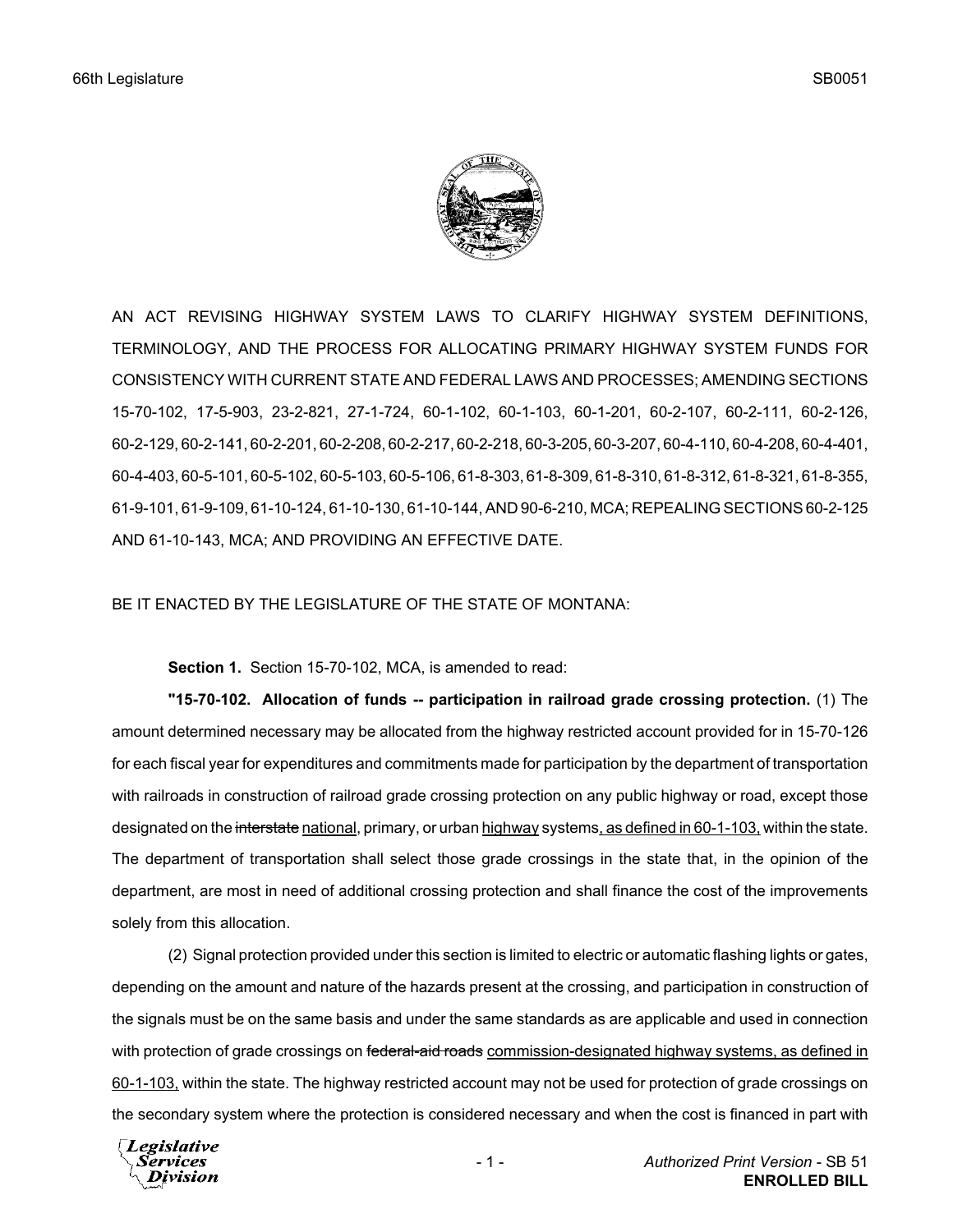federal-aid highway funds.

(3) In addition to the funds allocated, counties and cities may authorize the use of funds available to counties and cities under the provisions of 15-70-101 for participation in the installation in grade crossing protection within the county or city."

**Section 2.** Section 17-5-903, MCA, is amended to read:

**"17-5-903. Definitions.** As used in this part, the following definitions apply:

(1) "Board" means the board of examiners created under 2-15-1007.

(2) "Bonds" means bonds, notes, or other evidences of indebtedness issued pursuant to this part as highway revenue bonds.

(3) "Cost", as applied to any highway project, means any cost of construction or acquisition of any part of the highway project, including but not limited to the cost of supervising, inspecting, and constructing the highway project, interest during construction and for up to 6 months thereafter, and all costs and expenses incidental thereto; the costs of locating, surveying, mapping, resurfacing, restoration, and rehabilitation; acquisition of rights-of-way; relocation assistance; elimination of hazards of railroad grade crossings; acquisition of replacement housing sites; and acquisition, rehabilitation, relocation, and construction of replacement housing; and improvements necessary to directly facilitate and control traffic flow, including grade separation of intersections, widening of lanes, channelization of traffic, and traffic control systems.

(4) "Department" means the department of transportation provided for in Title 2, chapter 15, part 25.

(5) "Highway projects" means the construction, reconstruction, maintenance, and repair of federal-aid highways commission-designated highway systems and state highways as such those terms are defined in 60-1-103.

(6) "Highway revenues" means the revenues specified in Article VIII, section 6, of the Montana constitution and 15-70-126 and 15-70-127 as revenues from gross vehicle weight fees and excise and license taxes (except general sales and use taxes, if any) on gasoline, fuel, and other energy sources used to propel vehicles on public highways and any other revenues, taxes, or receipts credited to the department in the state special revenue fund and the federal special revenue fund.

(7) "Outstanding bonds" means bonds issued and outstanding at any particular time but does not include bonds owned by the state, bonds that have been refunded, or bonds for the payment of which an irrevocable

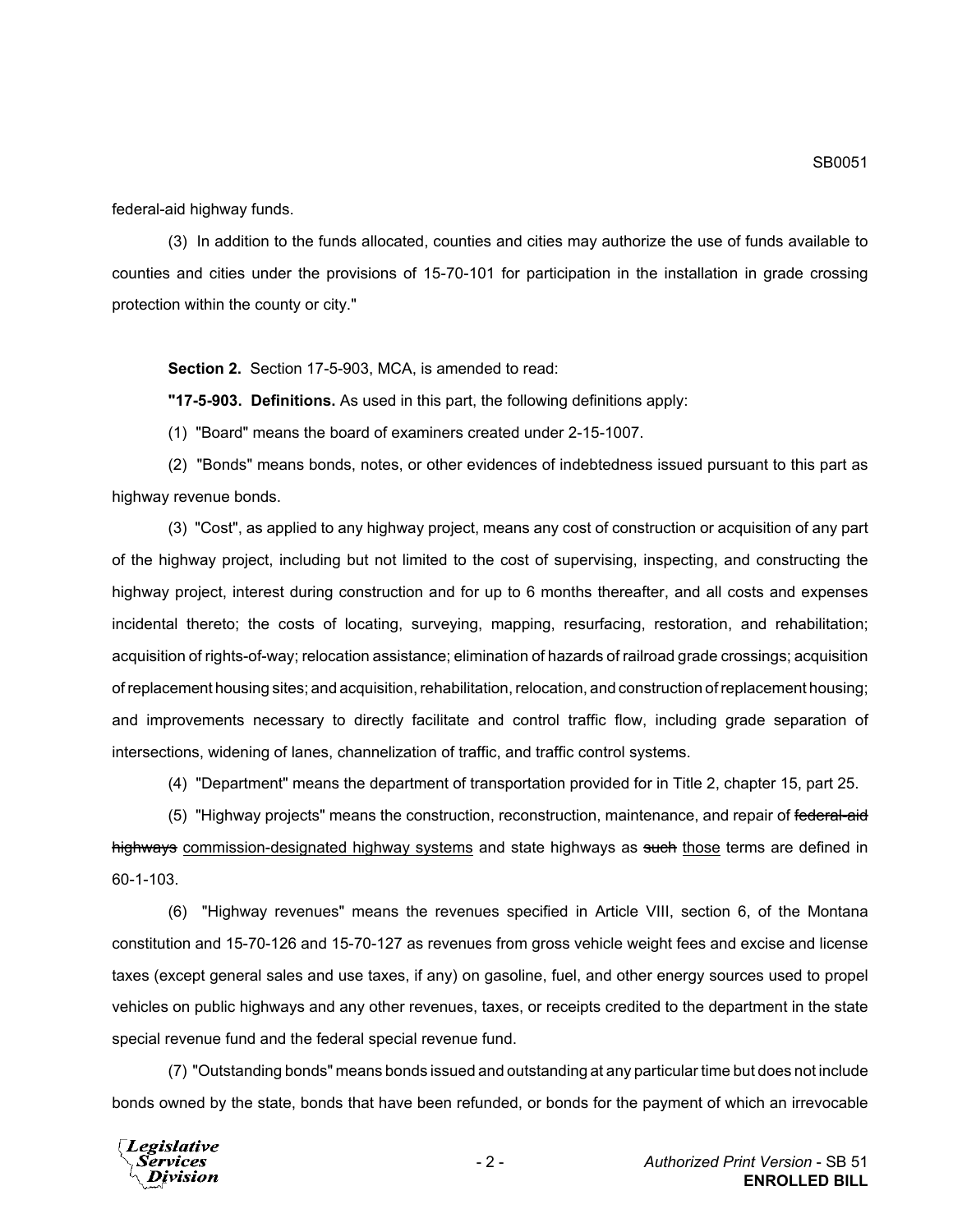deposit of cash and United States government securities has been made in an amount sufficient to pay principal, interest, and redemption premium, if any, when due."

**Section 3.** Section 23-2-821, MCA, is amended to read:

**"23-2-821. Off-highway crossings of public roads -- use of certain forest development roads.** (1) Except as provided in subsection (2), an off-highway vehicle may make a direct crossing of a public road when the crossing is necessary to get to another authorized area of operation. The crossing must be made at an angle of approximately 90 degrees to the direction of traffic at a place where no obstruction prevents a quick and safe crossing. The off-highway vehicle must make a complete stop before entering upon any part of the traffic way, and the operator shall yield the right-of-way to all oncoming traffic.

(2) An off-highway vehicle may not be operated on or across  $a$  an interstate highway that is part of the federal-aid interstate system as defined in 60-1-103.

(3) An off-highway vehicle may be operated on or across a forest development road in this state, as defined in 61-8-110, if the road has been designated and approved for off-highway vehicle use by the United States forest service."

**Section 4.** Section 27-1-724, MCA, is amended to read:

**"27-1-724. Limits on liability of livestock owner or property owner in accidents involving motor vehicles and livestock.** (1) Except as provided in Title 60, chapter 7, part 2, for the highways referred to in 60-7-201, a person owning, controlling, or in possession of livestock or a person owning property has no duty to keep livestock from wandering on highways and is not subject to liability for damages to any property or for injury to a person caused by an accident involving a motor vehicle and livestock unless the owner of the livestock or property was grossly negligent or engaged in intentional misconduct.

(2) As used in this section, the following definitions apply:

- (a) "Highway" has the meaning provided in 60-1-103 $(19)(17)$ ;
- (b) "Livestock" has the meaning provided in 15-1-101; and

(c) "Person" means an individual, partnership, corporation, limited liability company, limited liability partnership, or association."

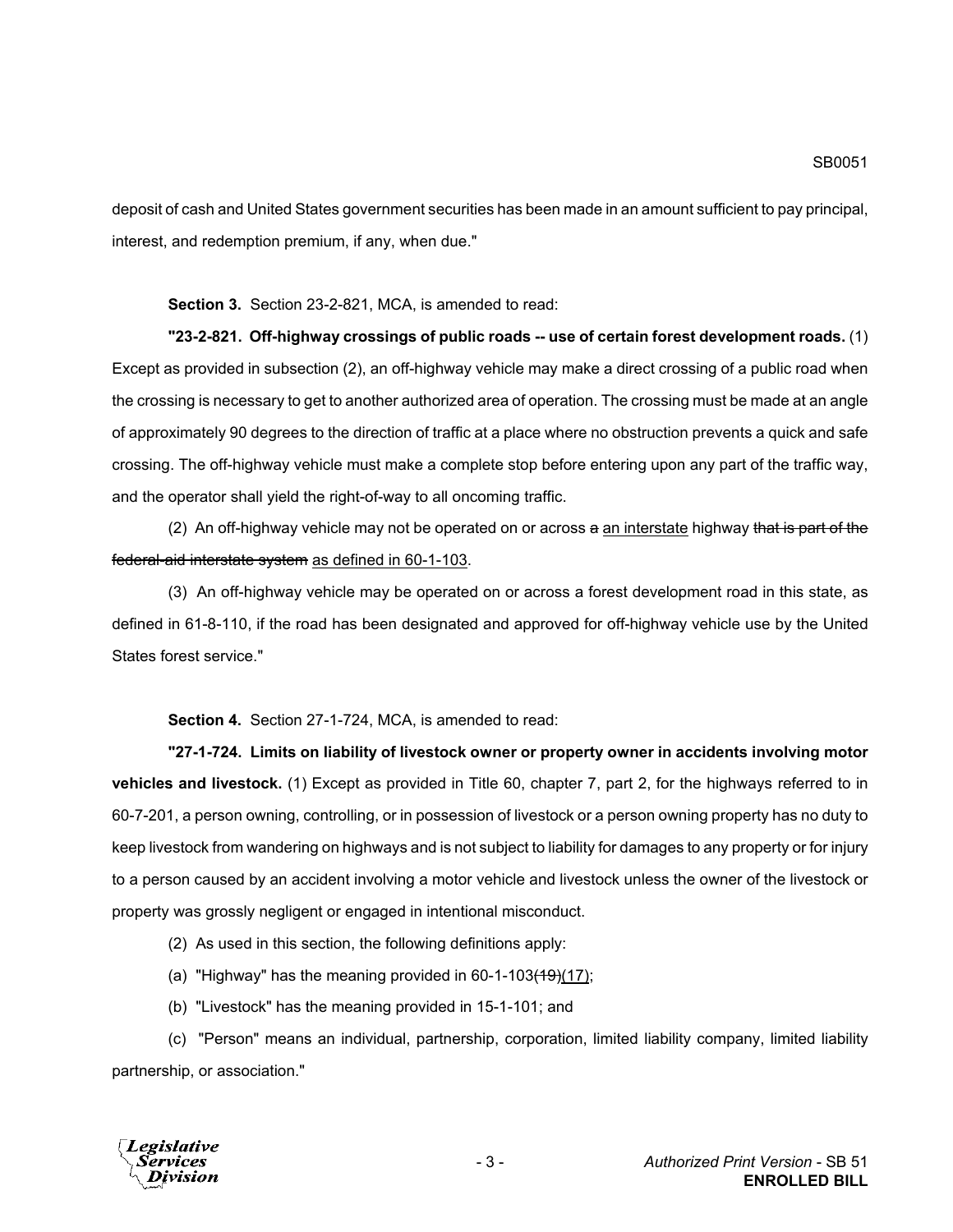**Section 5.** Section 60-1-102, MCA, is amended to read:

**"60-1-102. Legislative policy and intent.** Consistent with the foregoing determinations and declarations provided in 60-1-101, the legislature intends:

(1) to place a high degree of trust in the hands of those officials whose duty it is, within the limits of available funds, to plan, develop, operate, maintain, and protect the highway facilities of this state for present as well as for future use;

(2) to make the department of transportation custodian of the federal-aid commission-designated highway systems and state highways and to impose similar responsibilities upon the boards of county commissioners with respect to county roads and upon municipal officials with respect to the streets under their jurisdiction;

(3) that the state shall have integrated systems of highways, roads, and streets and that the department of transportation, the counties, and municipalities assist and cooperate with each other to that end;

(4) to provide sufficiently broad authority to enable the highway officials at all levels of government to function adequately and efficiently in all areas of their respective responsibilities, subject to the limitations of the constitution and the legislative mandate hereinafter imposed."

**Section 6.** Section 60-1-103, MCA, is amended to read:

**"60-1-103. General definitions.** Subject to additional definitions contained in this title that are applicable to specific chapters or sections and unless the context otherwise requires, in this title, the following definitions apply:

(1) "Abandonment" means cessation of use of right-of-way or an easement or cessation of activity on the right-of-way or easement with no intention to reclaim or use again. Abandonment is sometimes called vacation.

(2) "Bridge" means any bridge constructed by the department, together with all appurtenances, additions, alterations, improvements, and replacements and the approaches to the bridge, lands used in connection with the bridge, and improvements incidental or integral to the bridge.

(3) "Commission" means the transportation commission provided for in 2-15-2502.

(4) "Commission-designated highway systems" means the following as defined in this section:

(a) national highway system;

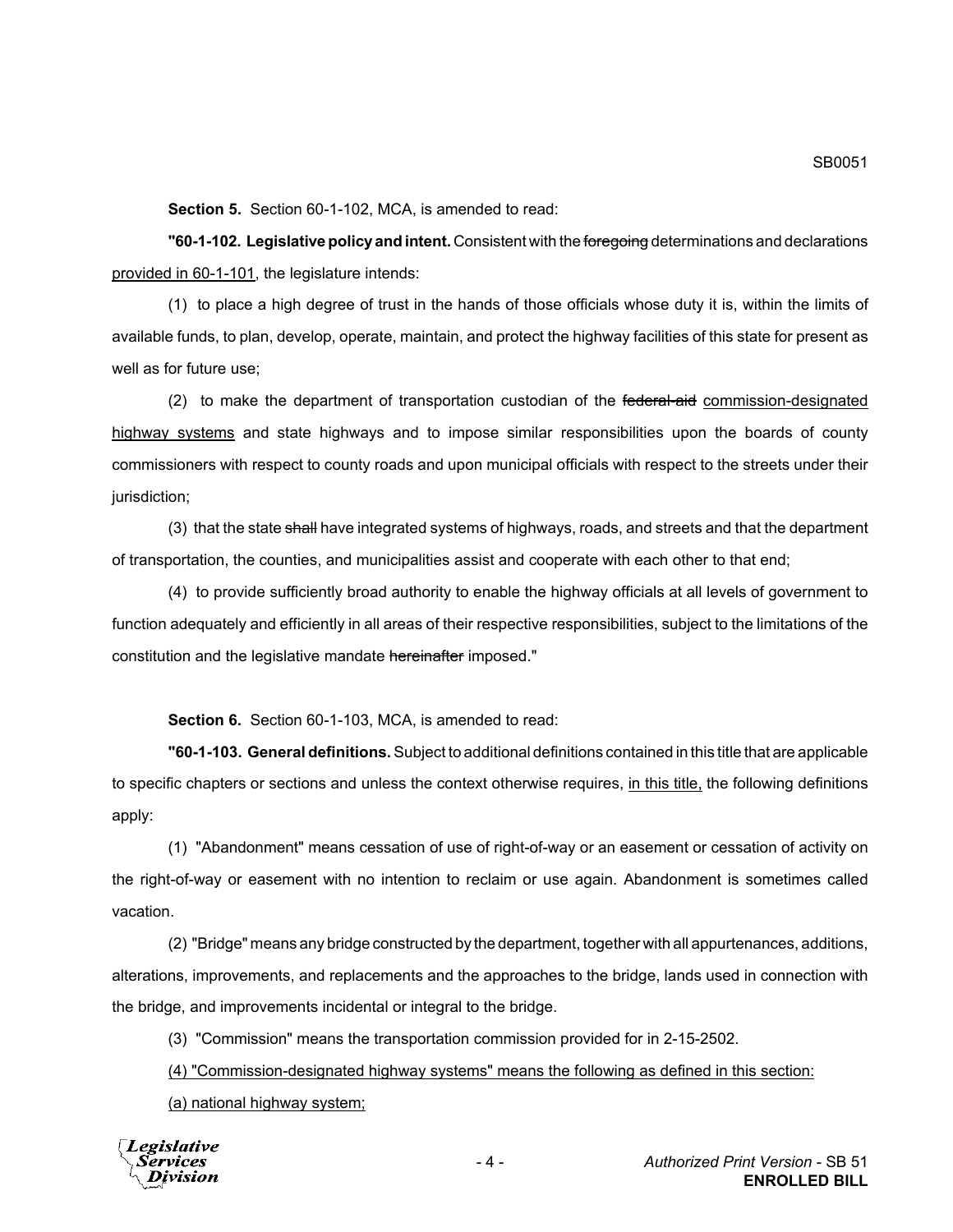(b) primary highway system;

(c) secondary highway system; and

(d) urban highway system.

 $\frac{(4)(5)}{(4)(5)}$  "Condemnation" means taking by exercise of the right of eminent domain, as provided in Title 70, chapter 30, and chapter 4 of this title.

 $(5)(6)$  "Construction" means supervising, inspecting, actual building, and all expenses incidental to the construction or reconstruction of a highway, including locating, surveying, mapping, and costs of right-of-way or other interests in land and elimination of hazards at railway grade crossings.

 $(6)$ (7) "Control of access" means the condition in which the right of owners or occupants of abutting land or other persons to access, light, air, or view in connection with a highway is fully or partially controlled by public authority.

 $(7)(8)$  "County road" means any public highway opened, established, constructed, maintained, abandoned, or discontinued by a county in accordance with Title 7, chapter 14.

 $(8)(9)$  "Department" means the department of transportation provided for in Title 2, chapter 15, part 25.

 $(9)$ (10) "Director" means the director of transportation, a position provided for in 2-15-2501.

 $(10)(11)$  "Easement" means a right acquired by public authority to use or control property for a designated purpose.

 $(11)(12)$  "Eminent domain" means the right of the state to take private property for public use.

(12) "Federal-aid highway" means a public highway that is a portion of any of the federal-aid highway systems.

(13) "Federal-aid highway systems" means all of the systems named as part of the systems and their urban extensions.

(13) "Federal-aid highway funds" means those funds available for expenditure by the department pursuant to Title 23, U.S.C., or other federally available funds for highways.

(14) "Federal-aid interstate system" means that system of public highways selected by the commission in cooperation with adjoining states, subject to the approval of the secretary of commerce, as provided in Title 23, U.S.C.

(15) "Federal-aid primary system" means that system of connected public highways designated by the commission, subject to the approval of the secretary of commerce, as provided in Title 23, U.S.C.



SB0051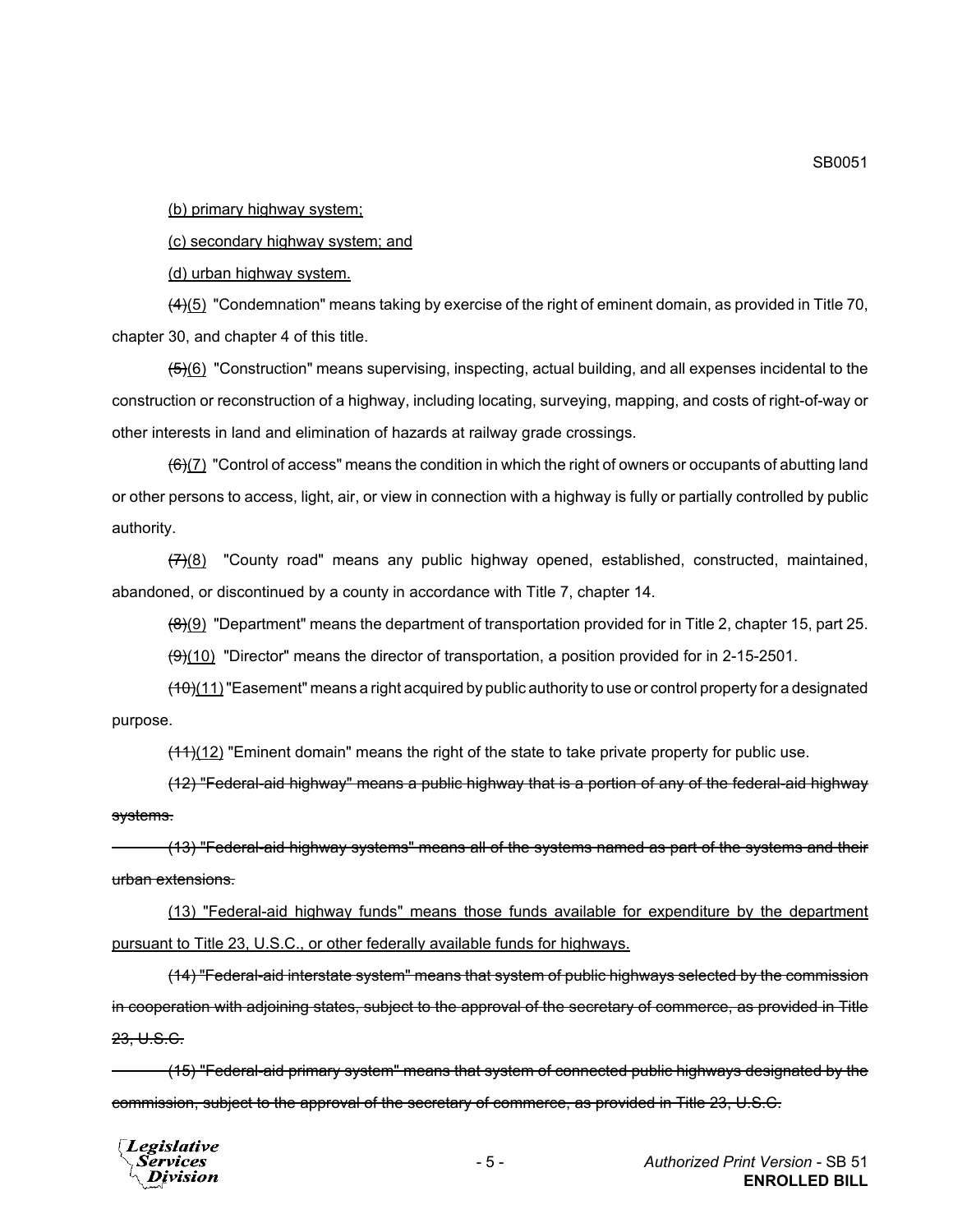(16) "Federal-aid secondary system" means that system of public highways not in the federal-aid primary or interstate systems selected by the commission in cooperation with the boards of county commissioners, subject to the approval of the secretary of commerce, as provided in Title 23, U.S.C.

(17)(14) "Fee simple" means an absolute estate or ownership in property, including unlimited power of alienation.

#### (15) "Financial district" means a transportation commission district established in 2-15-2502.

(18)(16) "Highway" includes rights-of-way or other interests in land, embankments, retaining walls, culverts, sluices, drainage structures, bridges, railroad-highway crossings, tunnels, signs, guardrails, and protective structures.

 $(19)(17)$  "Highway", "road", and "street", whether the terms appear together or separately or are preceded by the adjective "public", are general terms denoting a public way for purposes of vehicular travel and include the entire area within the right-of-way.

 $(20)(18)$  "Highway authority" means the entity at any level of government authorized by law to construct and maintain highways.

(19) "Interstate highway" means a highway that is part of the Dwight D. Eisenhower system of interstate and defense highways described in Title 23, U.S.C., and is a subcomponent of the national highway system.

 $(21)(20)$  "Maintenance" means the preservation of the entire highway, including surface, shoulders, roadsides, structures, and traffic control devices that are necessary for the safe and efficient use of the highway.

(21) "National highway system" means that system of public highways designated by the commission and approved by the secretary of transportation, as provided in Title 23, U.S.C., including interstate highways.

(22) "Primary highway system" means those highways that have been functionally classified, in accordance with federal requirements, as either principal or minor arterials and designated by the commission as being on the primary highway system.

 $(22)(23)$  "Public highways" means all streets, roads, highways, bridges, and related structures:

(a) built and maintained with appropriated funds of the United States or the state or any political subdivision of the state;

(b) dedicated to public use;

(c) acquired by eminent domain, as provided in Title 70, chapter 30, and chapter 4 of this title; or

(d) acquired by adverse use by the public, with jurisdiction having been assumed by the state or any

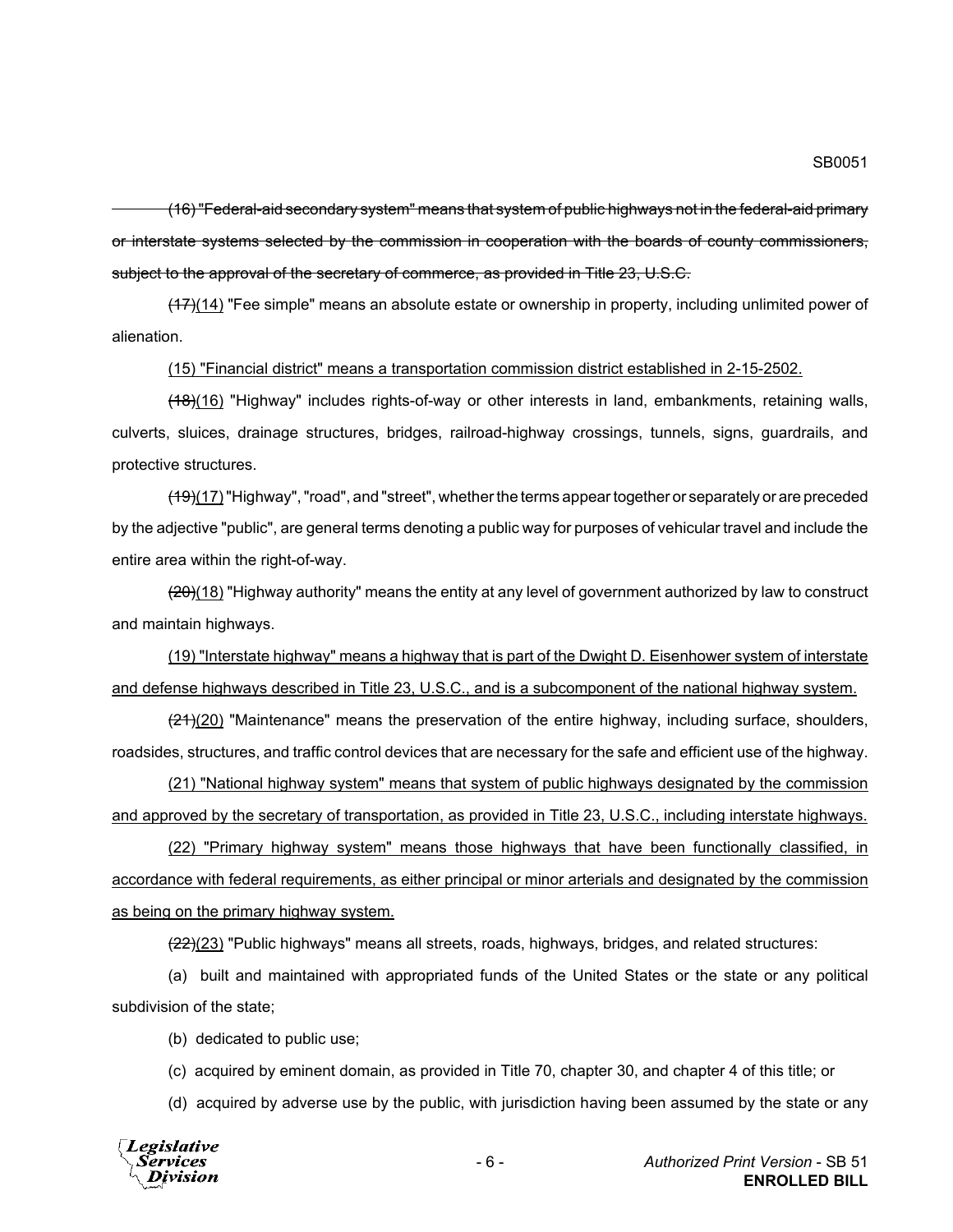political subdivision of the state.

 $(23)(24)$  "Right-of-way" is a general term denoting land, property, or any interest in land or property, usually in a strip, acquired for or devoted to highway purposes.

 $\left(\frac{24}{25}\right)$  "Scenic-historic byway" means a public road or segment of a public road that has been designated as a scenic-historic byway by the commission, as provided in 60-2-601.

(26) "Secondary highway system" means those highways that are outside department-designated urban boundaries and that have been functionally classified, in accordance with federal requirements, as either minor arterials or major collectors and designated by the commission, in cooperation with the boards of county commissioners, as being on the secondary highway system.

(25)(27) "State highway highways" means any public highway planned, laid out, altered, constructed, reconstructed, improved, repaired, maintained, or abandoned by the department. the highways throughout the state that are not located on a commission-designated highway system but that are on the state maintenance system.

(28) "Urban highway system" means the highways and streets that are in and near incorporated cities with populations of over 5,000 and within urban boundaries established by the department and that are functionally classified, in accordance with federal requirements, as either arterials or major collectors and designated by the commission, in cooperation with local government authorities, as being on the urban highway system."

**Section 7.** Section 60-1-201, MCA, is amended to read:

**"60-1-201. Classification -- highways and roads.** (1) Public highways of this state are classified as follows:

- (a) federal-aid highways commission-designated highway systems;
- (b) state highways;
- (c) county roads;
- (d) city streets.

(2) All highways that are not designated, selected, or established by the commission or constructed or maintained by the department may be designated as county roads or city streets upon the acceptance of the county or city.

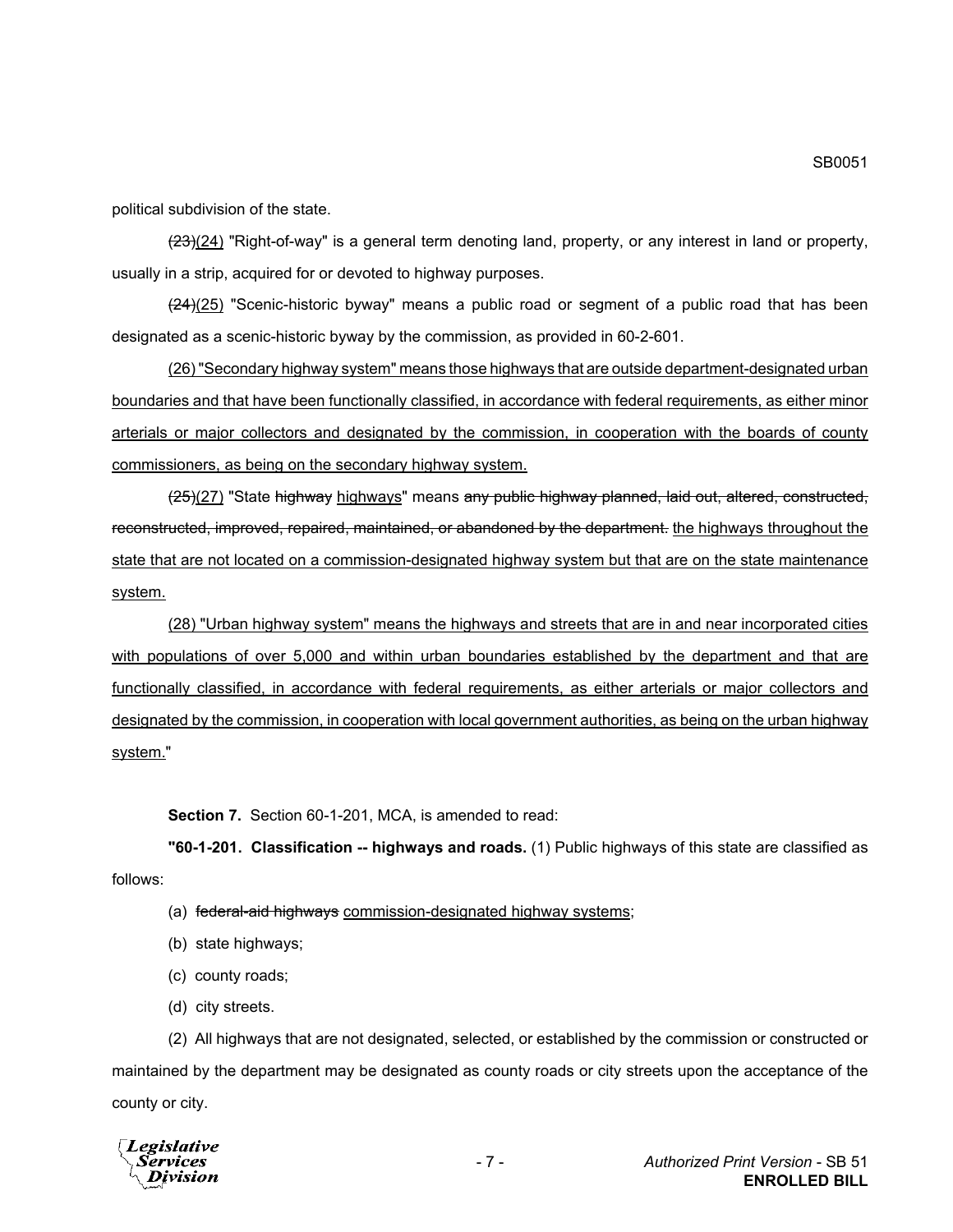(3) County roads are those that are opened, established, constructed, maintained, changed, abandoned, or discontinued by a county in accordance with Title 7, chapter 14, or that have been the subject of a request under 7-14-2622 and for which a legal route has been recognized by a district court as provided in 7-14-2622.

(4) City streets are those public highways under the jurisdiction of municipal officials."

**Section 8.** Section 60-2-107, MCA, is amended to read:

**"60-2-107. Abandonment of highways -- exchange of roadways -- public notice required.** (1) Except as provided in 60-4-213 through 60-4-218, the commission may abandon highways on the federal-aid commission-designated highway systems and state highways.

(2) Except as provided in 60-4-213 through 60-4-218, before abandoning or discontinuing maintenance on a highway, the commission shall hold a public hearing in the county or counties affected by the abandonment. The commission may elect to offer to transfer the liability for and the maintenance of a highway to another agency or agencies that may in turn elect to take responsibility for the highway. The commission shall notify the board of county commissioners in writing of its intent to abandon a highway and hold a public hearing. The commission shall publish for 3 consecutive weeks in local newspapers within the county the notice of abandonment and public hearing.

(3) Except as provided in 60-4-213 through 60-4-218, the commission may enter into an agreement with a unit of local government, on mutually beneficial terms, to exchange property interests or responsibilities, including maintenance, on any portion of a <del>federal-aid</del> commission-designated highway system or state highway and on any portion of a county road or city street.

(4) The commission may not abandon a highway, road, or right-of-way used to provide existing legal access to public land or waters, including access for public recreational use as defined in 23-2-301 and as permitted in 23-2-302, unless another highway, road, or right-of-way provides substantially the same access.

(5) The commission may not abandon a highway, road, or right-of-way used to access private land if the access benefits two or more landowners unless all the landowners agree to the abandonment."

**Section 9.** Section 60-2-111, MCA, is amended to read:

**"60-2-111. (Temporary) Letting of contracts on state highways and federal-aid highways commission-designated highway systems.** (1) Except as provided in subsection (2), all contracts for the

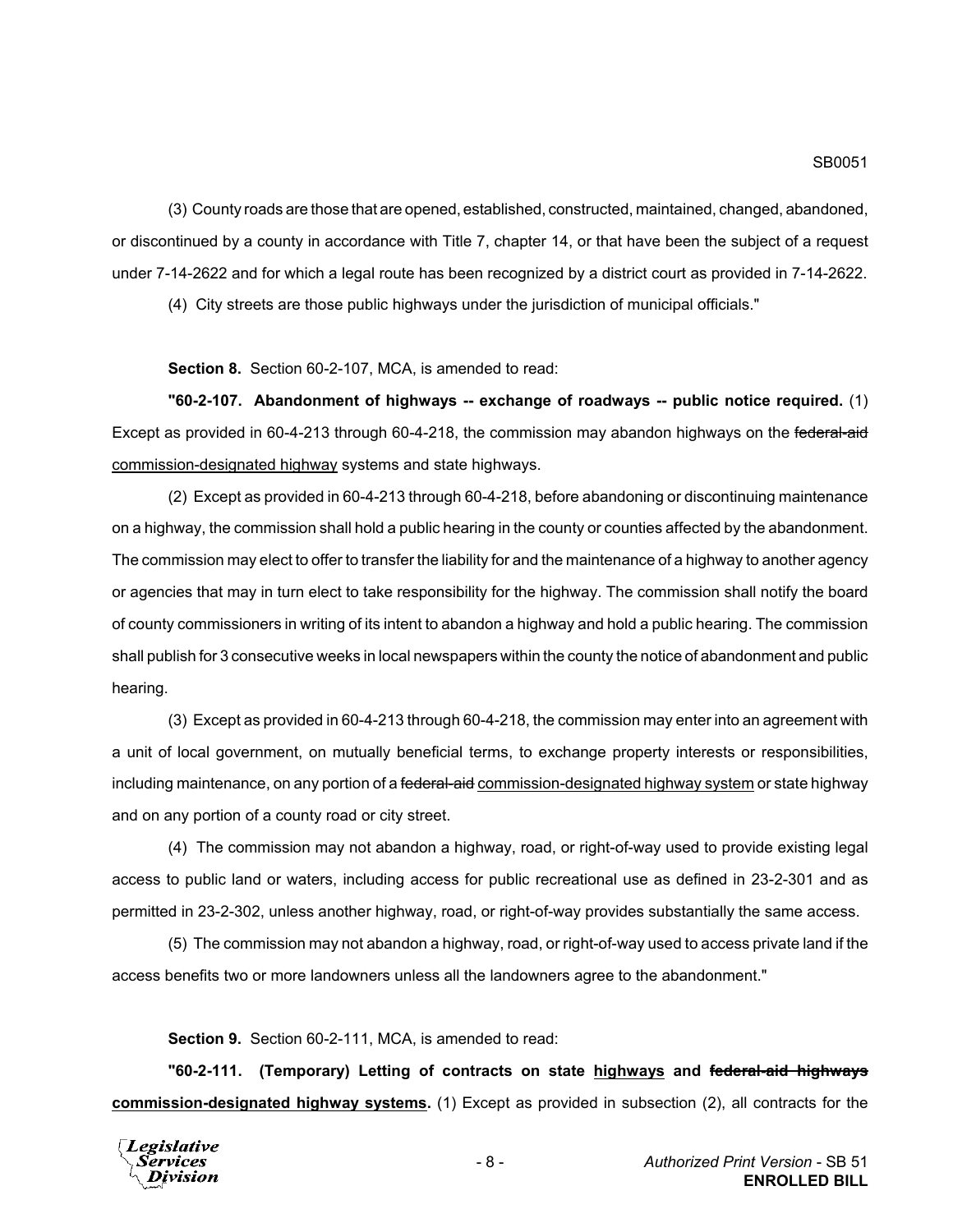construction or reconstruction of the highways and streets located on commission-designated highway systems and state highways as defined in 60-2-125, including portions in cities and towns, and all contracts entered into under 7-14-4108 must be let by the commission. Except as otherwise specifically provided, the commission may enter the types of contracts and upon terms that it may decide. All contracts must meet the requirements of Title 18, chapter 2, part 4. When there is no prevailing rate of wages set by collective bargaining, the commission shall determine the prevailing rate to be stated in the contract.

(2) The commission may delegate the authority, with all applicable statutory restrictions, to award any contract covered by this section to the department or to a unit of local government.

(3) The commission may award contracts for projects that the department has determined are part of the design-build contracting program authorized in 60-2-137.

(4) Subject to 60-2-119, the commission may award alternative project delivery contracts in accordance with Title 18, chapter 2, part 5, for projects that the department has determined are appropriate for those contracts. (Terminates December 31, 2024--sec. 6, Ch. 54, L. 2017.)

**60-2-111. (Effective January 1, 2025) Letting of contracts on state highways and federal-aid highways commission-designated highway systems.** (1) Except as provided in subsection (2), all contracts for the construction or reconstruction of the highways and streets located on commission-designated highway systems and state highways as defined in 60-2-125, including portions in cities and towns, and all contracts entered into under 7-14-4108 must be let by the commission. Except as otherwise specifically provided, the commission may enter the types of contracts and upon terms that it may decide. All contracts must meet the requirements of Title 18, chapter 2, part 4. When there is no prevailing rate of wages set by collective bargaining, the commission shall determine the prevailing rate to be stated in the contract.

(2) The commission may delegate the authority, with all applicable statutory restrictions, to award any contract covered by this section to the department or to a unit of local government.

(3) The commission may award contracts for projects that the department has determined are part of the design-build contracting program authorized in 60-2-137."

**Section 10.** Section 60-2-126, MCA, is amended to read:

**"60-2-126. Designation of public highways -- allocation apportionment of funds.** (1) For the purpose of allocating apportioning state and federal-aid highway funds, the commission shall designate the public

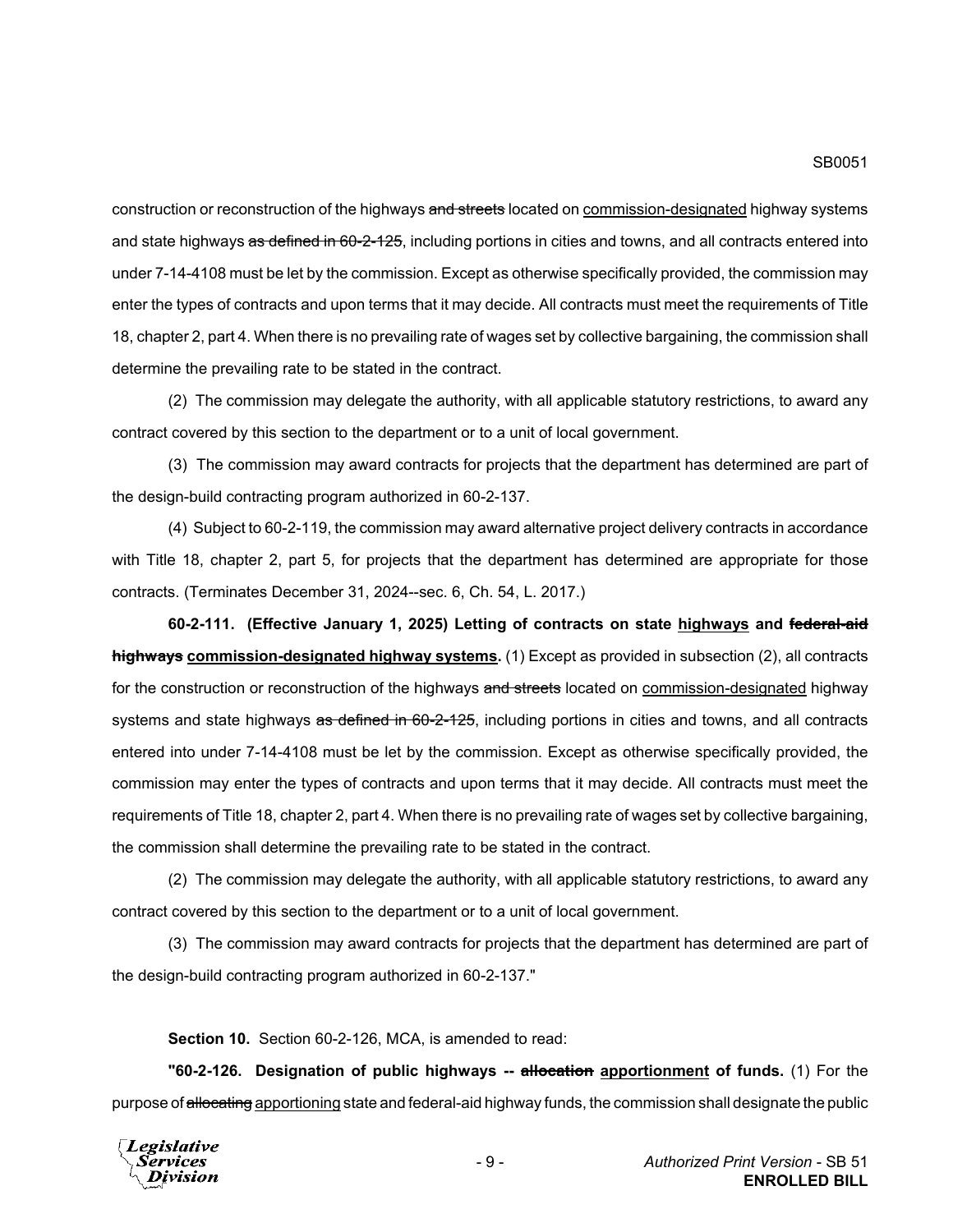highways and streets to be placed on the following systems:

(a) the national highway system;

(b) the primary highway system;

(c) the secondary highway system; or

(d) the urban highway system.

(2) The commission shall consult with the board of county commissioners of the county in which a highway is located prior to designating a public highway to be placed on the secondary highway system.

(3) The commission shall consult with the appropriate local government authorities prior to designating a highway or street to be placed on the urban highway system.

(4) The commission may designate public highways not placed on the systems listed in subsection (1) as state highways."

**Section 11.** Section 60-2-129, MCA, is amended to read:

**"60-2-129. Allocation of funds.** (1) The commission may allocate federal-aid highway funds for projects or programs in which all or a portion of the work is on highways that are not located on the highway systems defined in 60-2-125 60-1-103. The allocations must be made without regard to the financial district in which the project or program is located.

(2) Within the programs under its jurisdiction, the commission shall allocate all federal transit administration funds, freight assistance funds, or any funds or grants available by legislative appropriation for the study, design, construction, repair, or improvement of rail or transit intermodal transportation systems.

(3) The commission may authorize the transfer of federal funds between qualified programs, including highway and transit programs.

(4) The commission may delegate the functions and responsibilities under this section to the department."

**Section 12.** Section 60-2-141, MCA, is amended to read:

**"60-2-141. Use of Montana-made wooden materials in highway and road projects.** Unless prohibited by federal law, all contracts let by the commission for the construction or reconstruction of the highways and streets located on commission-designated highway systems and state highways as defined in 60-2-125,

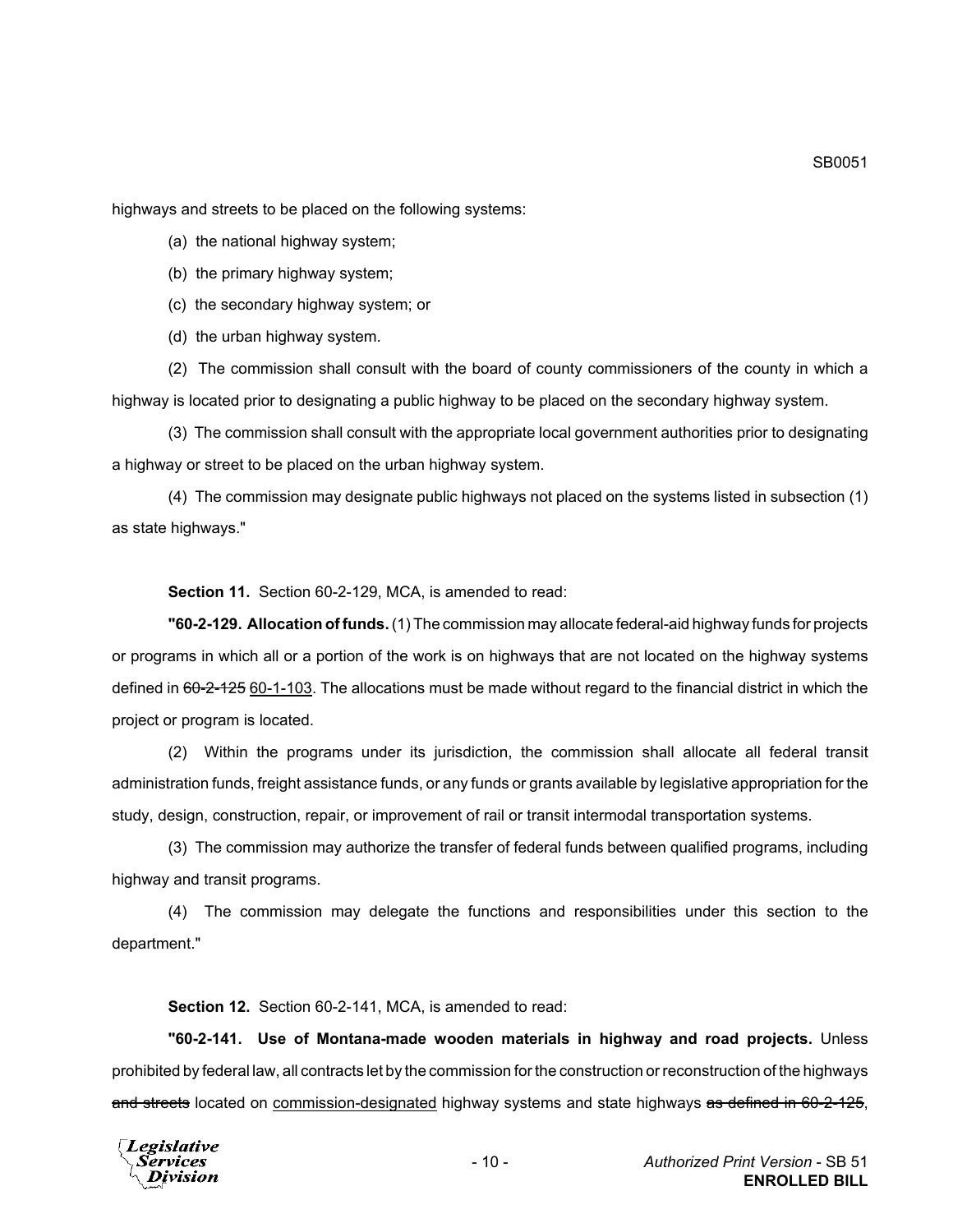including portions in cities and towns and all contracts entered into under 7-14-4108, must use Montana-made wooden guardrail posts, fenceposts, signposts, and decking when appropriate and when the cost of wooden materials is less than or equal to the cost of other materials."

**Section 13.** Section 60-2-201, MCA, is amended to read:

**"60-2-201. General powers of department.** (1) The department may plan, lay out, alter, construct, reconstruct, improve, repair, and maintain highways on the federal-aid commission-designated highway systems and state highways according to priorities established by and on projects selected and designated by the commission.

(2) The department may cooperate and contract with counties and municipalities to provide assistance in performing these functions on other highways and streets.

(3) The department may review and approve projects for the installation of public works on state highway rights-of-way and authorize a county or municipality to let contracts related to such improvements.

(4) The department shall adopt necessary rules for the construction, repair, maintenance, and marking of state highways and bridges."

**Section 14.** Section 60-2-208, MCA, is amended to read:

**"60-2-208. Seeding along highways.** (1) After a federal-aid segment of a commission-designated highway system or state highway is constructed, the department shall seed barrow pits, slopes, and shoulders to an adaptable perennial grass or combination of perennial grasses and legumes whenever establishment of perennial grass covers seem suitable. The seed must be certified.

(2) The department shall seek joint recommendations and specifications as to time and method of seeding, fertilizing practices, and grass species from the Montana extension service, the experiment station, and the natural resources conservation service.

(3) After a right-of-way in open range has been fenced pursuant to 60-7-103, the department may seed the land within the fence with a grass that may be cropped for hay and may lease the land or sell the right to take the hay to qualified persons."

**Section 15.** Section 60-2-217, MCA, is amended to read:

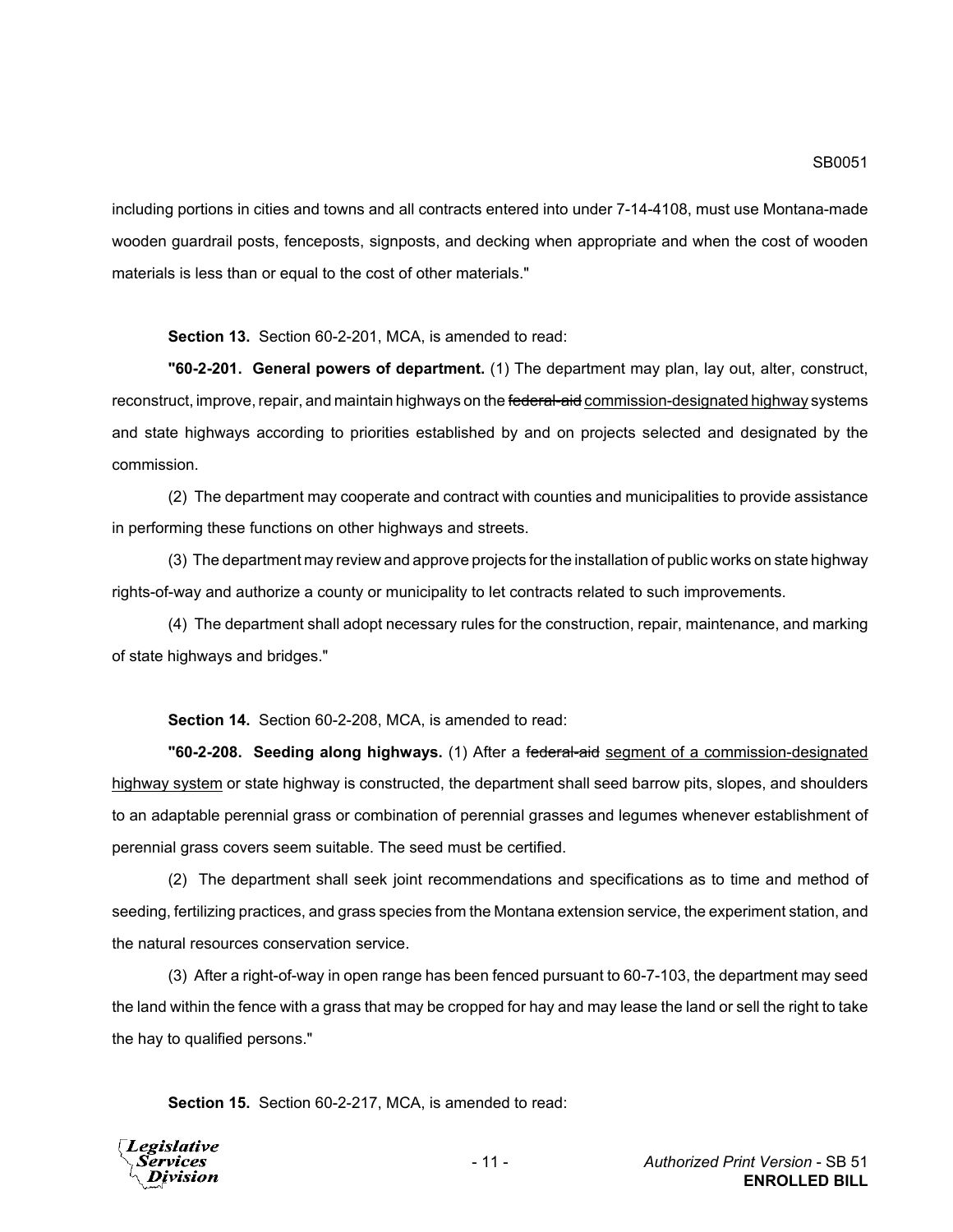**"60-2-217. Signs identifying mountain ranges -- scenic loop highways -- costs -- responsibility of department.** (1) Subject to the provisions of federal law, the department shall design and erect at relevant locations signs, clearly visible to traffic, identifying:

(a) each prominent mountain range that is visible to an occupant of a vehicle traveling on a primary or interstate highway in Montana that is part of the national highway system or primary highway system; and

(b) the junctions with primary or interstate highways that are part of the national highway system or primary highway system in Montana of scenic highways designated under authority of the commission or the department. The signs must mark where the scenic loop leaves and returns to the national highway system or primary or interstate highway system.

(2) (a) The department may not pay the cost of the manufacture and erection of the signs provided for in subsection (1)(b) out of funds appropriated to the department.

(b) Scenic loop highway signs are intended to provide tourist information, and the department's responsibility for the construction, maintenance, or traffic operation of the highway so signed is not affected by the signs.

(c) Erection of scenic loop highway signs does not create a scenic highway."

**Section 16.** Section 60-2-218, MCA, is amended to read:

**"60-2-218. Welcome and farewell signs -- design, erection, maintenance -- completion date - exceptions.** (4) The department shall:

 $\left(\frac{a}{c}\right)$  design, erect, and maintain welcome and farewell signs within Montana at the nearest practical location to the border of the state where each federal-aid interstate national highway system or primary highway system, except interstate 90 at the Montana-Idaho border in Mineral County, and each federal-aid primary highway enters or leaves Montana; and

 $(b)(2)$  select locations for the signs consistent with the requirements for public safety and maximum visibility and with all applicable provisions of federal law; and.

(c) subject to the exception in this subsection (1), complete the construction and erection of welcome and farewell signs:

(i) on the four interstate highways and on highway 212 in Carter County before July 1, 1991; and (ii) on the remainder of the primary highways at the earliest possible date.

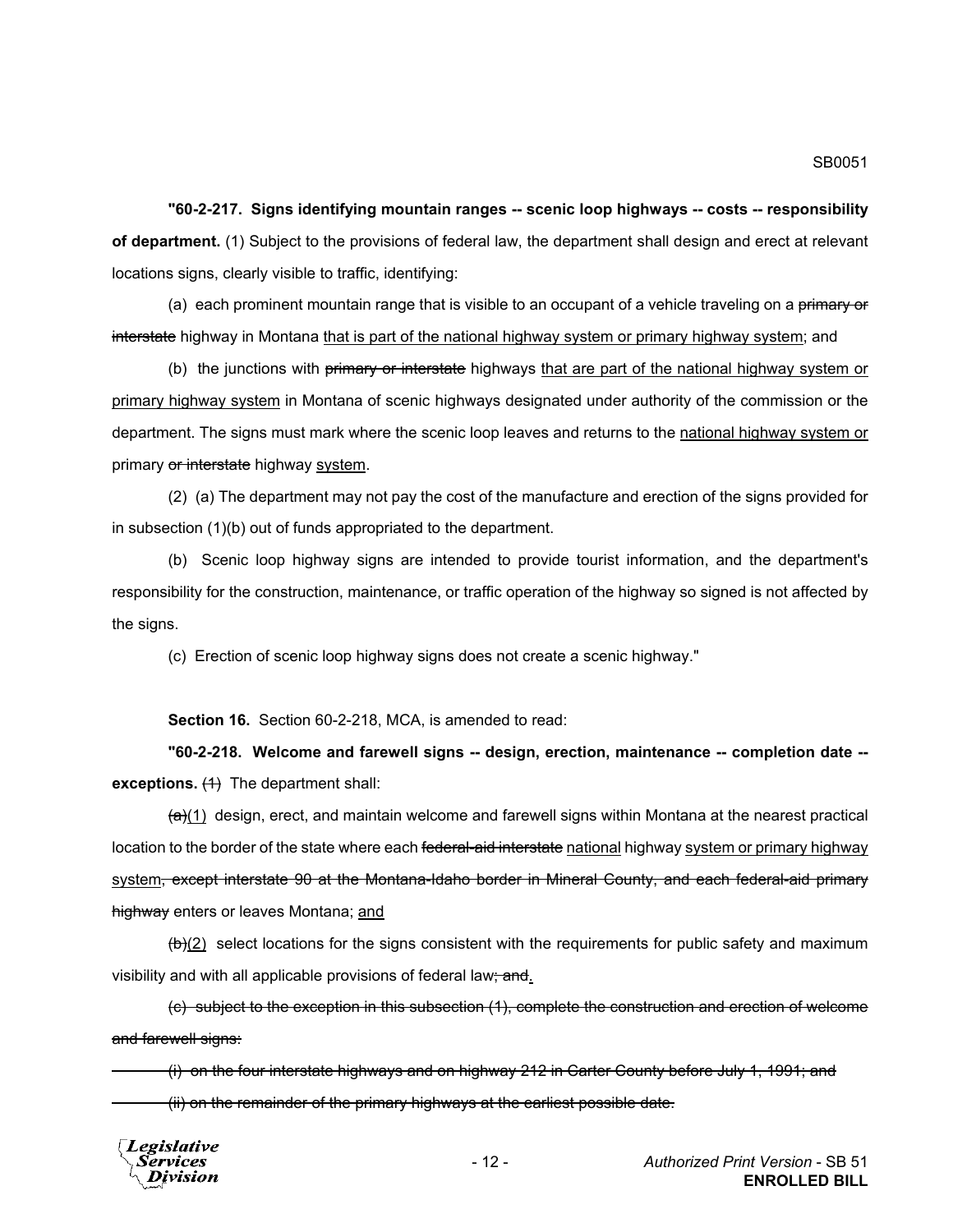(2) However, nothing in this section prevents the department from constructing and erecting signs on the remaining primary highways before July 1, 1991."

**Section 17.** Section 60-3-205, MCA, is amended to read:

**"60-3-205. Apportionment of state funds to primary highway system.** (1) Prior to the beginning of each biennium Each year, the commission, referring to highway sufficiency ratings based on recommendations developed by the department, shall designate a level of sufficiency considered adequate and a lesser level of sufficiency considered critical, both to be used to compute the apportionment apportion an amount of federal-aid highway funds for the primary highway system during the succeeding biennium.

(2) The department shall then compute the ratio: develop the allocation recommendations through an asset management-based approach including an analysis of future performance and condition of the primary highway system as a function of anticipated funding levels and improvement strategies.

(a) between the mileage rated below adequate sufficiency in each financial district and the total mileage rated below adequate sufficiency of the primary highway system in the state; and

(b) between the mileage rated at or below critical sufficiency in each financial district and the total mileage rated at or below critical sufficiency of the primary highway system in the state.

(3) The department, subject to the limitation provided in subsection (4), shall then distribute three-fourths of the available federal-aid highway funds for the primary highway system among the financial districts according to the ratios computed in subsection (2)(a) and one-fourth of the available federal-aid highway funds for the primary highway system among the financial districts according to the ratios computed in subsection (2)(b).

 $\frac{(4)(3)}{4}$  A financial district may not receive more than one-third of the total funds available apportioned for the primary highway system in any biennium. If a financial district would receive more than one-third of the total funds available apportioned under the formula analysis in subsection  $(3)(2)$ , its apportionment allocation is limited to the one-third maximum and any excess funds that it would have received must be redistributed reallocated among the other districts according to the formula analysis.

 $\left(\frac{5}{4}\right)$  (a) To the extent necessary to permit the orderly programming and construction of projects, the commission may transfer and obligate apportioned allocated primary highway system funds for any project located on the federal-aid interstate highway or other national highway systems system routes within a financial district. <del>The commission may transfer and obligate any amount of apportioned primary system funds to any other</del>

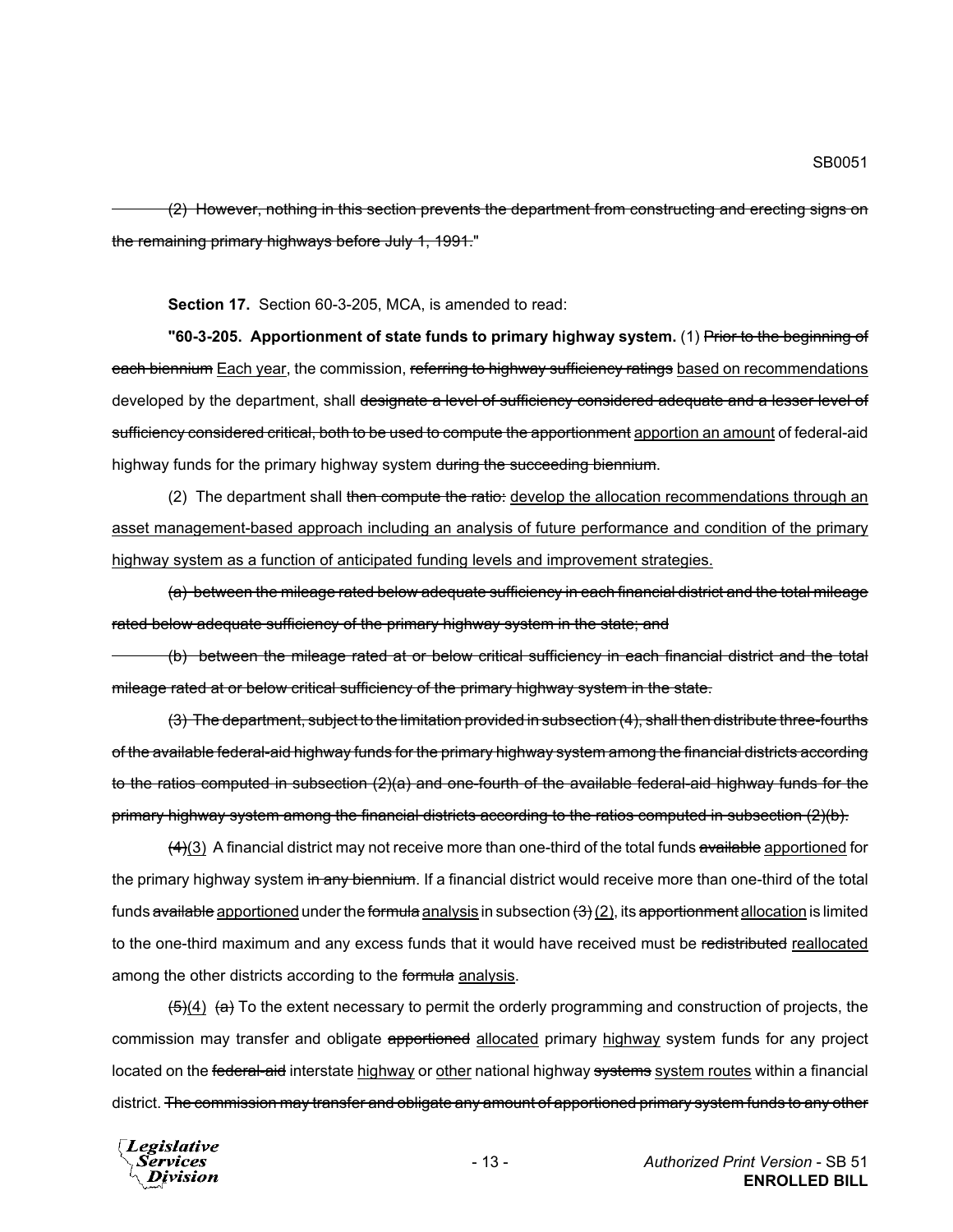financial district if the financial district receiving primary system funds transfers an equal amount of federal-aid interstate or national highway system funds to the financial district from which the transfer originated. This transferred amount is in addition to the federal-aid interstate and national highway system funds that would have been obligated on these systems within the federal fiscal year of transfer.

(b) The intent of the provisions allowing transfers between financial districts is that a district may not receive less funding than the amount distributed by the formula of this subsection (5) and that a district may not transfer more than is received by virtue of this formula for a given federal fiscal year."

**Section 18.** Section 60-3-207, MCA, is amended to read:

**"60-3-207. Secondary highway information.** On or before November 30 of each year, the department shall inform each board of county commissioners of:

(1) the total amount of secondary highway funds and the amount apportioned to each county financial district;

(2) the location of proposed secondary highway projects, when the information is available;

(3) any other matters regarding secondary highway construction which the department considers advisable and of interest to the counties."

**Section 19.** Section 60-4-110, MCA, is amended to read:

**"60-4-110. Highway crossing railroad, canal, or ditch.** (1) Whenever any federal-aid commission-designated highway system or state highway is laid out on public lands across any railroad, canal, or ditch, the owners or users thereof must, at their expense, so prepare the railroad, canal, or ditch so that the highway may cross it without damage or delay.

(2) When the right to cross is obtained through the judgment of any court, no damages shall may be awarded."

**Section 20.** Section 60-4-208, MCA, is amended to read:

**"60-4-208. Abandonment or vacation of federal-aid commission-designated highway system or state highways.** Every federal-aid commission-designated highway system or state highway once established must continue until abandoned or vacated by operation of law or by judgment of a court of competent jurisdiction

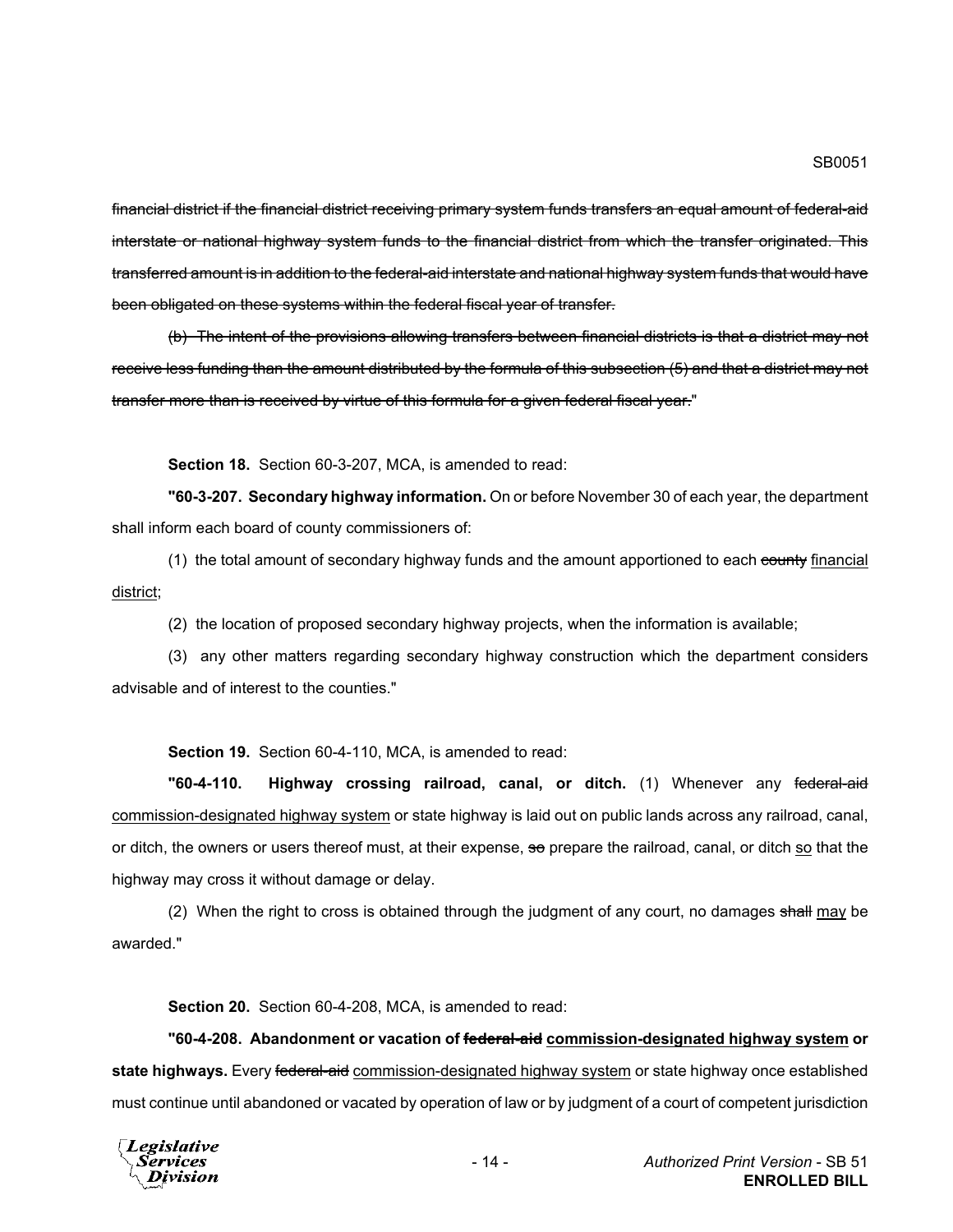or by a proper order of the commission."

#### **Section 21.** Section 60-4-401, MCA, is amended to read:

**"60-4-401. Occupancy and relocation -- definitions.** For the purposes of this part, unless otherwise indicated, terms are defined as follows the following definitions apply:

(1) (a) "Cost of relocation" means the amount paid by the utility for material, labor, and equipment properly attributable to the relocation after deducting any increase in the value of the new facility and any salvage value derived from the old facility.

(b) "Cost of relocation" does not mean engineering costs for designing, locating, staking, inspecting, or any other incidental costs of engineering.

(2) "Facility" means a utility's tracks, pipes, mains, conduits, cables, wires, towers, poles, and other equipment and appliances impacted by a project on a federal-aid system commission-designated highway system or state highway.

(3) "Federal-aid systems" includes the following, as defined in 60-2-125:

(a) national highway system;

(b) primary highway system;

(c) secondary highway system; and

(d) urban highway system.

(4) "State highway" means that term as defined in 60-2-125.

 $(5)(3)$  "Utility" includes publicly, privately, and cooperatively owned utilities, including water and sewer facilities."

**Section 22.** Section 60-4-403, MCA, is amended to read:

**"60-4-403. Relocation -- costs.** (1) Except as provided in subsections (2) and (3), 75% of all costs of relocation, dismantling, and removal must be paid by the department as a cost of federal-aid commission-designated highway systems construction.

(2) The department shall pay for the entire cost of relocating a publicly owned water or sewer facility with 500 or fewer service connectors under the following conditions:

(a) the facility has had 500 or fewer subscribers during the entire year before the letting of the project

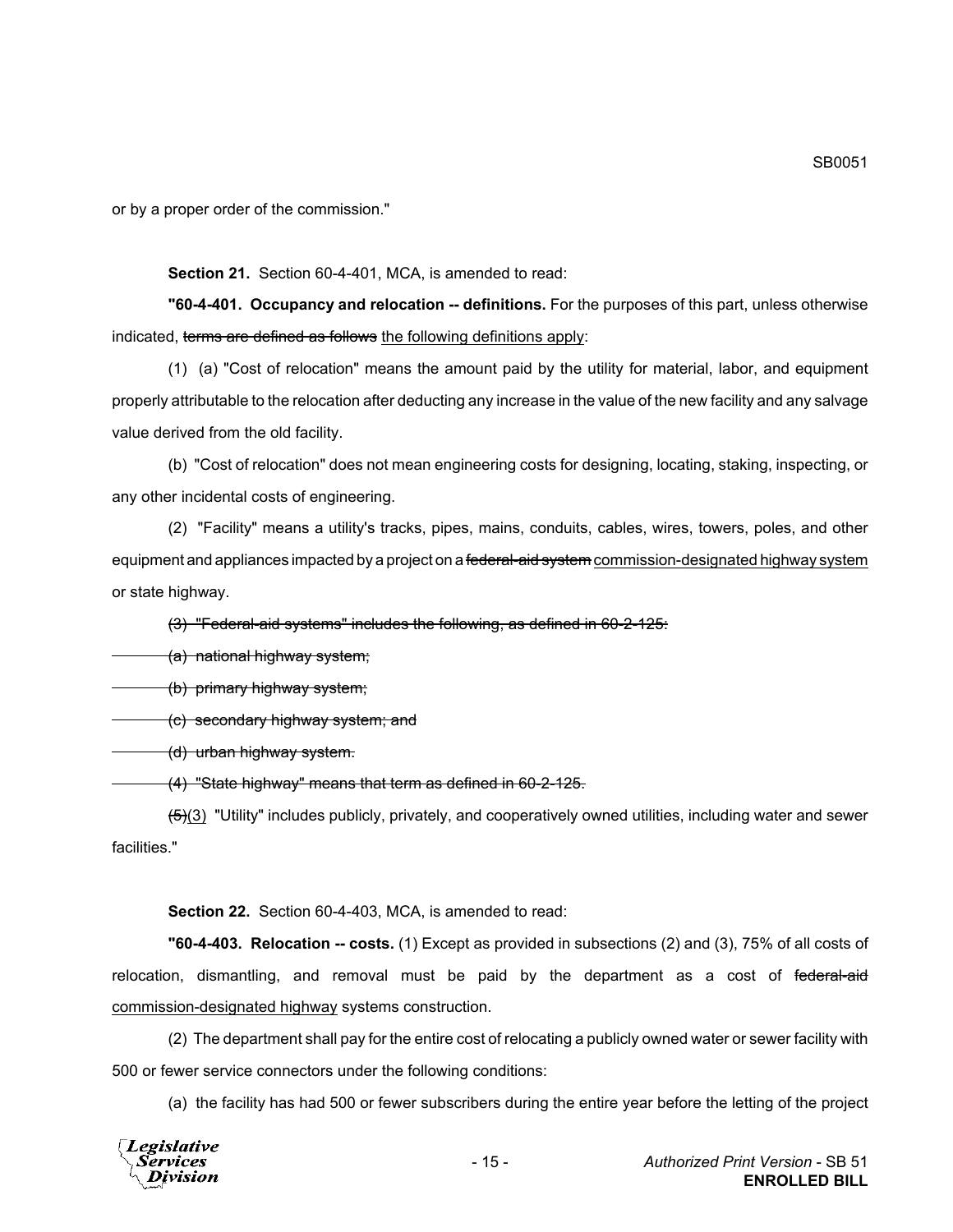contract; and

(b) the relocation is the result of state highway or federal-aid commission-designated highway system construction.

(3) The department shall pay for 85% of all costs of relocating a publicly owned water or sewer facility with more than 500 but fewer than 1,000 service connectors, subject to the following conditions:

(a) the facility had more than 500 but fewer than 1,000 subscribers during the entire year before the letting of the project contract; and

(b) the relocation is the result of state highway or federal-aid commission-designated highway system construction."

**Section 23.** Section 60-5-101, MCA, is amended to read:

**"60-5-101. Policy.** The legislature declares it to be the policy of this state to facilitate the flow of traffic and promote public safety by controlling access to:

(1) highways included by the federal highway administration in the national system of interstate highways;

(2) throughways and intersections with throughways;

(3) such other federal-aid commission-designated highway systems and state highways as shall be designated by the commission in accordance with the requirements set forth in this chapter."

**Section 24.** Section 60-5-102, MCA, is amended to read:

**"60-5-102. Definitions.** When used in this chapter, the following definitions apply:

(1) "Arterial highway" means a state highway designated by agreement between the commission and the secretary of transportation as part of the federal-aid noninterstate component of the national highway system, the primary highway system, and any highway so designated as a part of the federal-aid secondary highway system which that has been constructed and is being used primarily for through traffic on a continuous route.

(2) "Controlled-access facility" means and includes streets, alleys, public roads, private roads, and ways of passage intersecting a controlled-access highway and real property contiguous to the right-of-way of a controlled-access highway.

(3) "Controlled-access highway" means those portions of an interstate highway, throughway, or

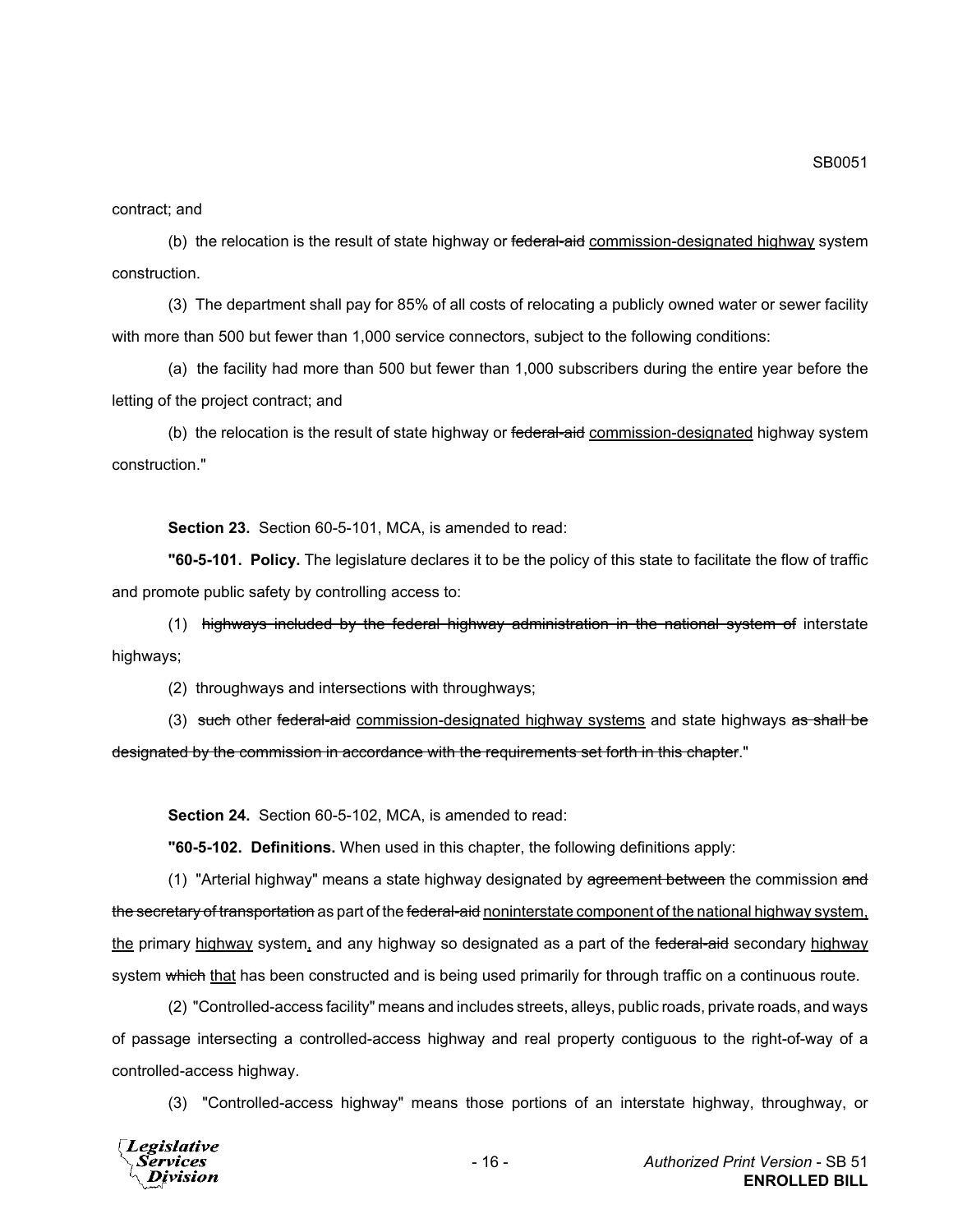throughway intersection which that the commission designates for through traffic or other federal-aid commission-designated highway system or state highway over, from, or to which owners or occupants of abutting land or other persons have no easement of access or only a limited easement of access, light, air, or view. It also means those portions of spurs to the interstate highway system which highways that the commission designates as unsafe or impeded by unrestricted access of traffic from intersecting streets or alleys or public or private roads or ways of passage.

(4) "Existing highway" means and includes highways, roads, and streets established, constructed, and in use on March 2, 1955. It does not include highways, roads, or streets, established, constructed, and in use after that date or highways, roads, or streets, or portions thereof of highways, roads, or streets relocated after that date.

(5) "Highway authorities" or "authority" means the entities in state, county, and municipal governments which that have authority to construct, repair, and maintain highways, roads, and streets.

(6) "Interstate highway" means a highway included as a part of the national system of interstate highways.

 $(7)(6)$  "Throughway" means a portion of an arterial highway constructed and used for carrying traffic partially or entirely around a town or city or a portion thereof of a town or city.

 $(8)(7)$  "Throughway intersection area" means an area within a radius of 300 feet from the point of intersection of the centerlines of a throughway and a public road, street, or highway."

**Section 25.** Section 60-5-103, MCA, is amended to read:

**"60-5-103. Designation as controlled-access highway.** (1) No A portion of any interstate highway, throughway or throughway intersection, or other federal-aid commission-designated highway system or state highway shall may not be designated as a controlled-access highway unless the commission shall adopt adopts a resolution so designating it. The resolution shall must be adopted by the majority vote of the members in attendance at any regular or special meeting. In it, the commission shall find and determine that it is necessary and desirable that:

(a) the owners or occupants of the abutting land or other persons shall have no easement of access or only a limited easement of access, light, air, or view;

(b) the rights of or easements to access, light, air, or view be acquired by the state so as to prevent such

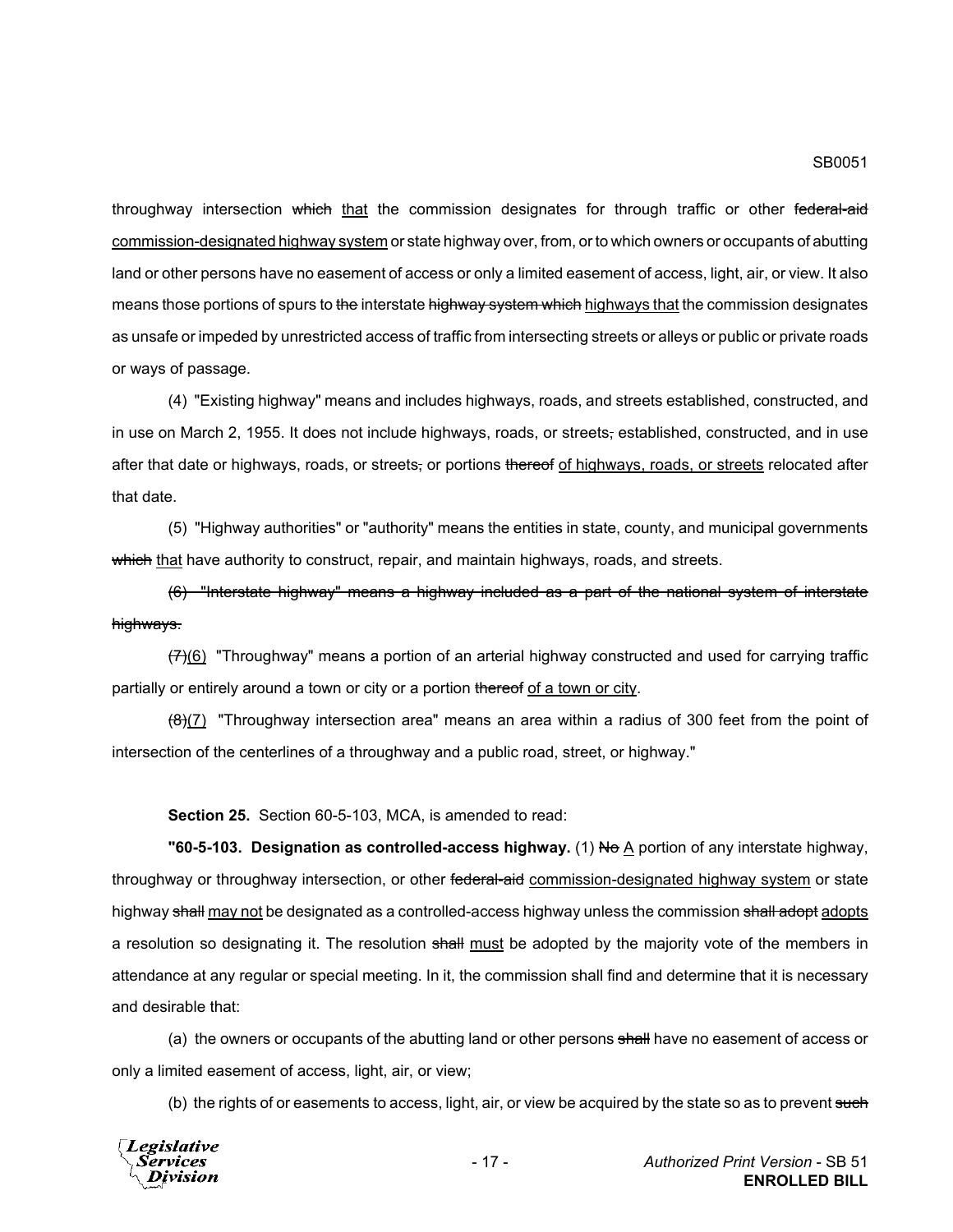SB0051

that portion of highway from becoming unsafe for or impeded by unrestricted access of traffic from intersecting streets, alleys, public or private roads, or ways of passage.

(2) The resolution shall must contain a statement of the reasons for its adoption and shall set forth the location, distance, and termini of the portion of the highway designated as a controlled-access highway."

**Section 26.** Section 60-5-106, MCA, is amended to read:

**"60-5-106. Elimination of grade crossings.** (1) Each highway authority may provide for elimination of intersections at grade of controlled-access highways or controlled-access facilities with existing federal-aid commission-designated highway systems and state highways, county roads, and city or town streets. Elimination shall must be accomplished at the boundary of the controlled-access right-of-way.

(2) After the establishment of any controlled-access highway or facility,  $m\theta$  a private or public highway or street which that is not a part of the highway or facility shall may not intersect it at grade, except as may be provided in the resolution designating it a controlled-access highway or facility. No A street, road, highway, or other public or private way shall may not be opened into or connected with any controlled-access highway or facility without the prior consent and approval of the appropriate highway authority which that adopted the controlled-access resolution.

(3) The commission may, whenever it determines that the public safety is not thereby impaired, authorize the continued intersection at grade of lightly traveled farm entrances and minor public roads as ways of access to controlled-access highways in sparsely populated rural areas. The commission shall have has sole jurisdiction to determine the existence and location of any intersection with interstate highways, throughways, and other federal-aid commission-designated highway systems and state highways."

**Section 27.** Section 61-8-303, MCA, is amended to read:

**"61-8-303. Speed restrictions.** (1) Except as provided in 61-8-309, 61-8-310, and 61-8-312, the speed limit for vehicles traveling:

(a) on a federal-aid an interstate highway outside an urbanized area of 50,000 population or more is 80 miles an hour at all times and the speed limit for vehicles traveling on federal-aid interstate highways within an urbanized area of 50,000 population or more is 65 miles an hour at all times;

(b) on any other public highway of this state is 70 miles an hour during the daytime and 65 miles an hour

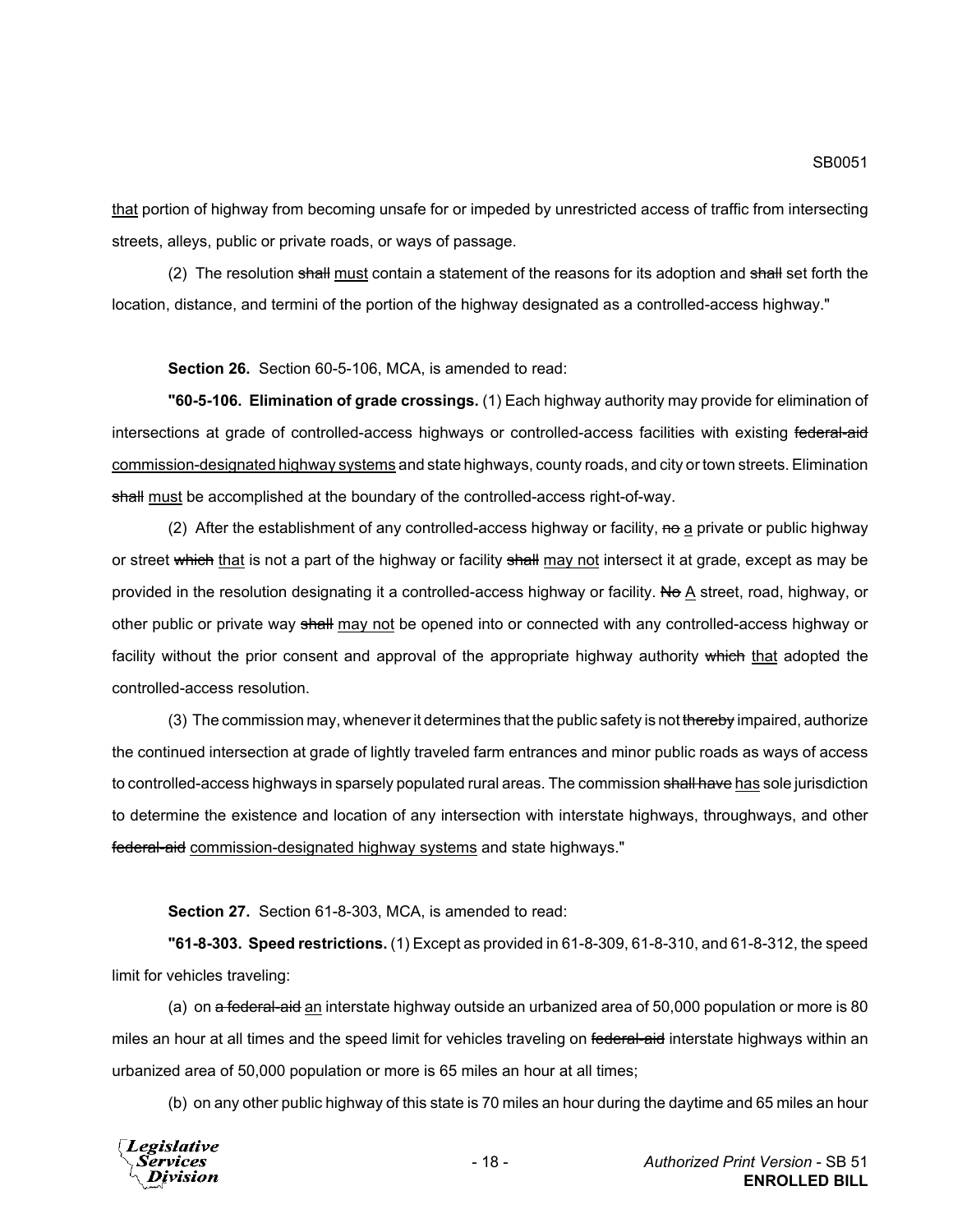during the nighttime;

(c) in an urban district is 25 miles an hour.

(2) A vehicle subject to the speed limits imposed in subsection (1) may exceed the speed limits imposed in subsection (1) by 10 miles an hour in order to overtake and pass a vehicle and return safely to the right-hand lane under the following circumstances:

(a) while traveling on a two-lane road; and

(b) in a designated passing zone.

(3) Subject to the maximum speed limits set forth in subsection (1), a person shall operate a vehicle in a careful and prudent manner and at a reduced rate of speed no greater than is reasonable and prudent under the conditions existing at the point of operation, taking into account the amount and character of traffic, visibility, weather, and roadway conditions.

(4) Except when a special hazard exists that requires lower speed for compliance with subsection (3), the limits specified in this section are the maximum lawful speeds allowed.

(5) "Daytime" means from one-half hour before sunrise to one-half hour after sunset. "Nighttime" means at any other hour.

(6) The speed limits set forth in this section may be altered by the transportation commission or a local authority as authorized in 61-8-309, 61-8-310, 61-8-313, and 61-8-314."

**Section 28.** Section 61-8-309, MCA, is amended to read:

## **"61-8-309. Establishment of special speed zones -- engineering and traffic investigation.** (1) (a) If the commission determines upon the basis of an engineering and traffic investigation that a speed limit set by 61-8-303 or 61-8-312 is greater or less than is reasonable or safe under the conditions found to exist at an intersection, curve, or dangerous location or on a segment of a highway less than 50 miles in length under its jurisdiction, the commission may set a reasonable and safe special speed limit at that location. In the case of a school zone adjacent to a state highway, the commission is not required to base its speed limit determination solely upon the results of the engineering and traffic investigation.

(b) If a local authority requests the department of transportation or an engineer, as provided in subsection  $(1)(c)(i)$ , to conduct an engineering and traffic investigation based on the belief that a speed limit on a highway under the jurisdiction of the department of transportation is greater than is reasonable or safe, the commission



SB0051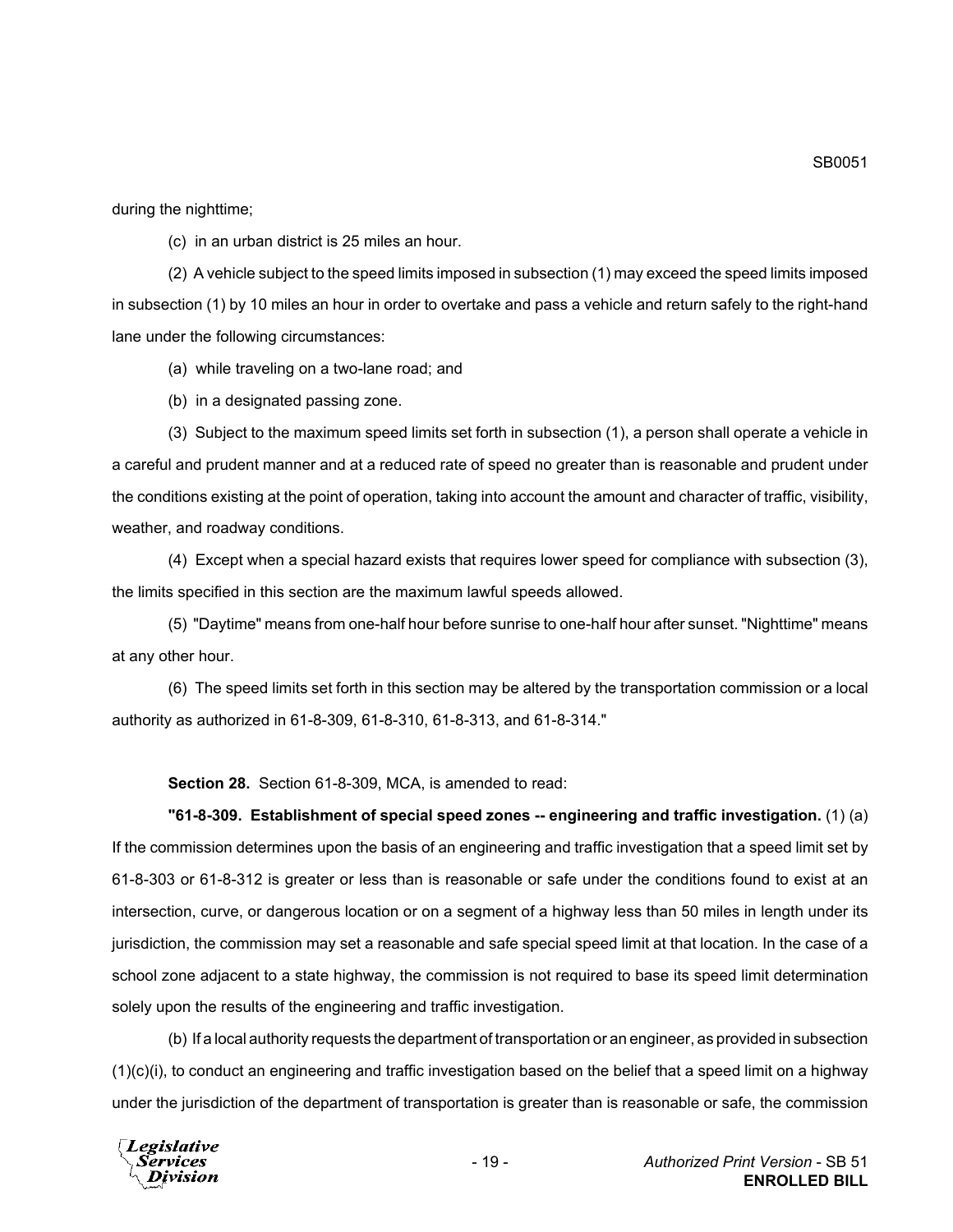may not increase the speed limit under consideration as a result of the investigation.

(c) (i) A local authority may request at its own expense that an engineering and traffic investigation be completed by a licensed professional engineer selected from a list compiled and approved by a committee as provided in subsection (1)(c)(ii).

(ii) A committee containing two department of transportation staff appointed by the director and two representatives of associations whose membership comprises cities, towns, and counties, as authorized by 7-5-2141 and 7-5-4141, shall review credentials submitted by licensed professional engineers and shall determine who appears on the list of individuals authorized to conduct engineering and traffic investigations for local governments. The list must be updated every 2 years.

(iii) Upon completion of an engineering and traffic investigation conducted for a local government, the department of transportation shall submit a report to the commission with findings and recommendations. The commission shall decide on an appropriate speed limit based on the traffic investigation within 120 days from the date the investigation is submitted to the department of transportation.

(d) A local authority may request a temporary special reduced or increased speed zone for a route or route segment that is under consideration for a reduced or increased speed limit under subsection (1)(a), (1)(b), or (1)(c). If a local authority makes multiple requests for temporary special reduced or increased speed zones, the local authority shall prioritize the requests. The department of transportation shall conduct a preliminary visual and engineering review of a route or a route segment for which a temporary special speed zone is requested. The reviewing party must include a representative of the local authority. Upon completion of the preliminary review, if the department of transportation concurs with the local authority that a temporary special reduced or increased speed limit is warranted, a temporary special reduced or increased speed zone may be established upon formal approval by the commission. The temporary special reduced or increased speed limit remains in effect until a complete traffic and engineering study has been done on the route or route segment and the commission has made a determination on changing the speed limit.

(2) Pending completion of an engineering and traffic investigation as provided for in subsection (1), the commission may temporarily set a speed limit of not less than 75 miles an hour on a segment of the federal-aid an interstate highway system that it reasonably believes is not suitable for the limit established in 61-8-303(1)(a).

(3) The department of transportation shall erect and maintain appropriate signs giving notice of special limits. If the special limits apply to a school zone, the department shall consider the use of electronic signs in lieu

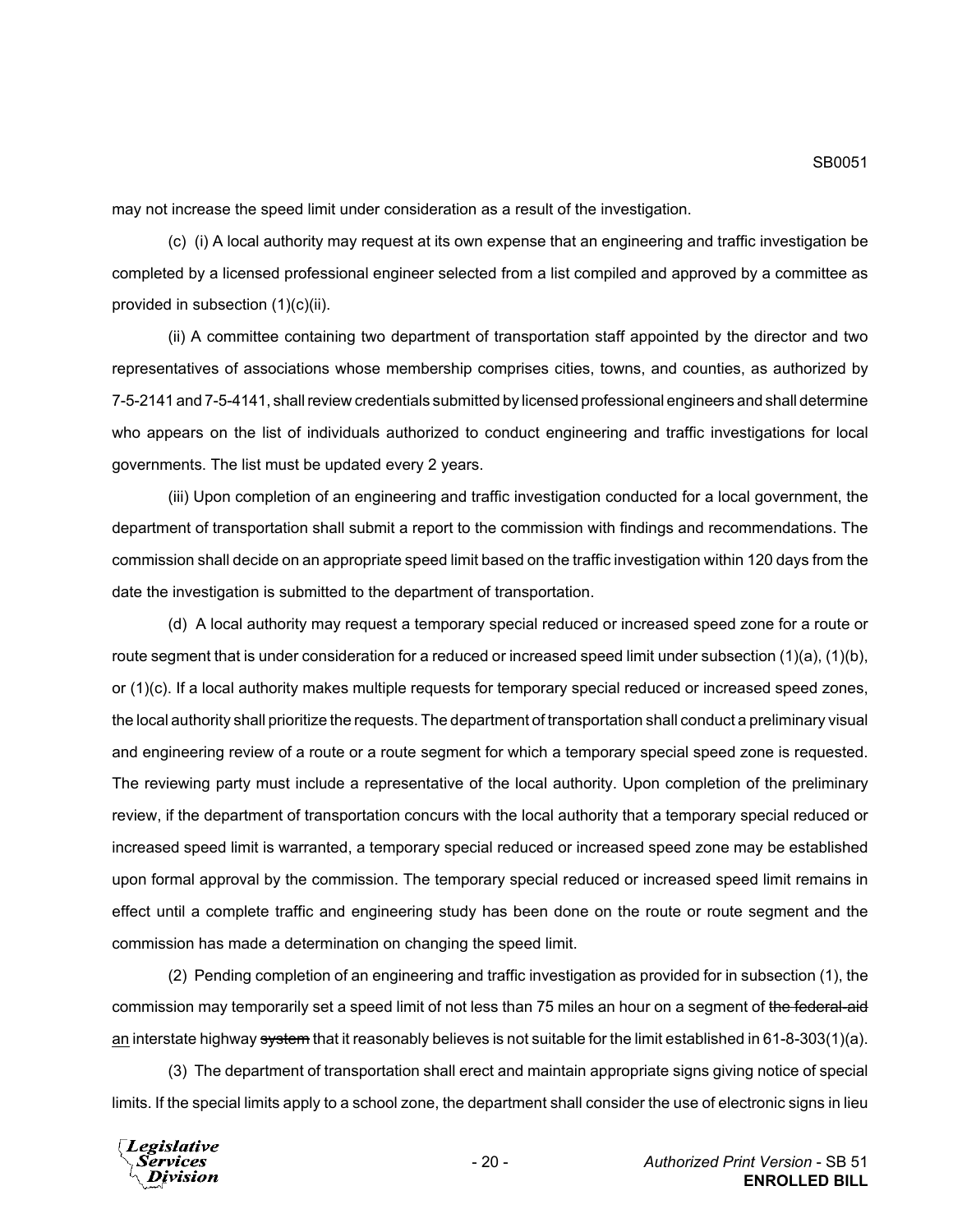of or in addition to other appropriate signs. When the signs are erected, the limits are effective for those zones at all times or at other times that the commission sets.

(4) The authority of the commission under this section includes the authority to set reduced nighttime speed limits on curves and other dangerous locations.

(5) This section does not authorize the commission to set a statewide speed limit.

(6) (a) The violation of a speed limit established under this section, except subsection (2), is a misdemeanor offense and is punishable as provided in 61-8-711.

(b) The violation of a speed limit established under subsection (2) is punishable as provided in 61-8-725."

**Section 29.** Section 61-8-310, MCA, is amended to read:

**"61-8-310. When local authorities may and shall alter limits or establish or alter area of school zone.** (1) If a local authority in its jurisdiction determines on the basis of an engineering and traffic investigation that the speed permitted under 61-8-303 and 61-8-309 through 61-8-313 is greater or less than is reasonable and safe under the conditions found to exist upon a highway or part of a highway, the local authority may set a reasonable and safe limit that:

(a) decreases the limit at an intersection;

(b) increases the limit within an urban district, but not to more than 65 miles an hour during the nighttime;

(c) decreases the limit outside an urban district, but not to less than 35 miles an hour on a paved road or less than 25 miles an hour on an unpaved road; or

(d) decreases the limit in a school zone or in an area near a senior citizen center, as defined in 23-5-112, or a designated crosswalk that is close to a school or a senior citizen center to not less than 80%, rounded down to the nearest whole number evenly divisible by 5, of the limit that would be set on the basis of an engineering and traffic investigation, but not less than 15 miles an hour. If warranted by an engineering and traffic investigation, a local authority may adopt variable speed limits to adapt to traffic conditions by time of day, provided that the variable limits comply with the provisions of 61-8-206.

(2) A board of county commissioners may set limits, as provided in subsection (1)(c), without an engineering and traffic investigation on a county road.

(3) A local authority in its jurisdiction may determine the proper speed for all arterial streets and shall set a reasonable and safe limit on arterial streets that may be greater or less than the speed permitted under

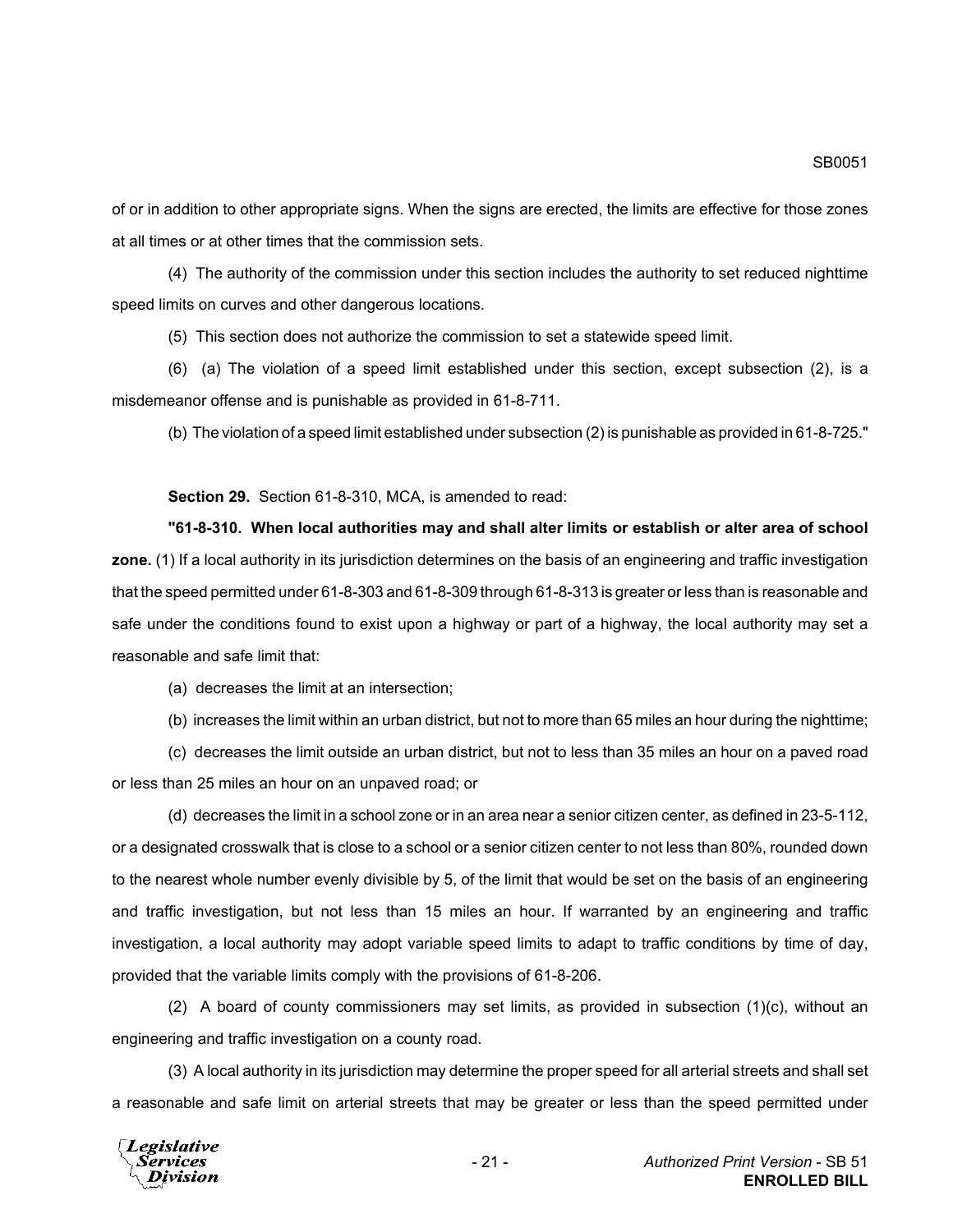61-8-303 for an urban district.

(4) (a) An altered limit established as authorized under this section is effective at all times or at other times determined by the authority when appropriate signs giving notice of the altered limit are erected upon the highway.

(b) If a local authority decreases a speed limit in a school zone, the local authority shall erect signs conforming with the manual adopted by the department of transportation under 61-8-202 giving notice that the school zone has been entered, of the altered speed limit and the penalty provided in 61-8-726, and that the school zone has ended.

(5) Except as provided in subsection (1)(d), the commission has exclusive jurisdiction to set special speed limits on all <del>federal-aid highways or extensions of federal-aid highways</del> state highways or highways located on the commission-designated highway system as defined in 60-1-103 in all municipalities or urban areas. The commission shall set these limits in accordance with 61-8-309.

(6) A local authority establishing or altering the area of a school zone shall consult with the department of transportation and the commission if the school zone includes a state highway or a federal-aid highway or extension of a federal-aid highway highway located on the commission-designated highway system as defined in 60-1-103.

(7) A local authority shall consult with district officials for a school when:

(a) establishing or altering the area of a school zone near the school; or

(b) setting a speed limit pursuant to subsection (1)(d) in a school zone near the school.

(8) A speed limit set on an unpaved road under subsection (1)(c) must be the same for all types of motor vehicles that may be operated on the road.

(9) The violation of a speed limit established under subsections (1)(a) through (1)(c) is a misdemeanor offense and is punishable as provided in 61-8-711. The violation of a speed limit established under subsection (1)(d) is a misdemeanor offense and is punishable as provided in 61-8-726."

**Section 30.** Section 61-8-312, MCA, is amended to read:

**"61-8-312. Special speed limitations on trucks, truck tractors, and motor-driven cycles.** (1) Except as provided in 61-8-303, 61-8-309, 61-8-310, and subsection (2) of this section, the speed limit for a truck or truck tractor of more than 1 ton "manufacturer's rated capacity" traveling on:

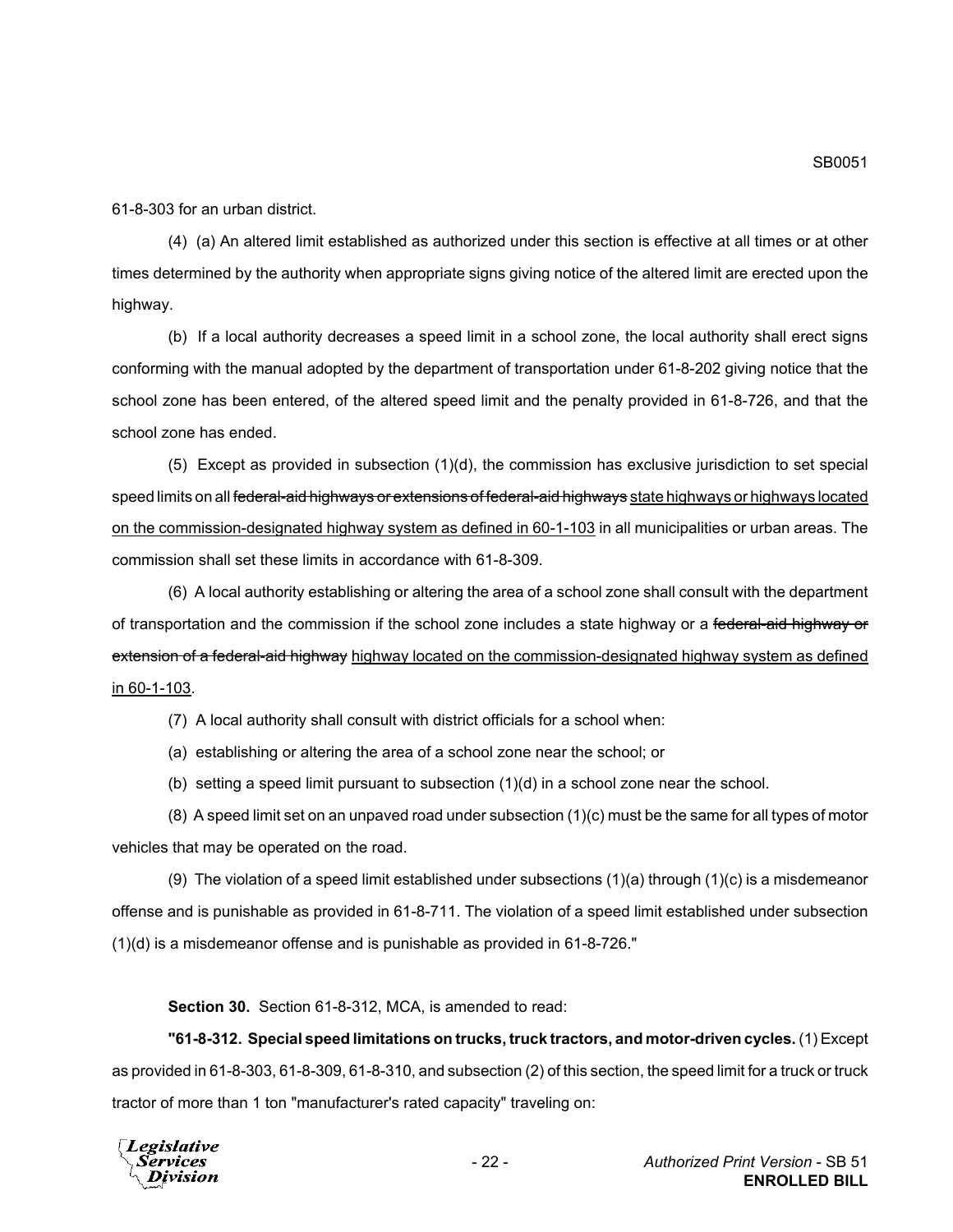(a)  $\sigma$  federal-aid an interstate highway, as defined in 60-1-103, is 65 miles an hour; and

(b) any other public highway is 60 miles an hour during the daytime and 55 miles an hour during the nighttime as those terms are defined in 61-8-303.

(2) Except as provided in 61-8-303, 61-8-309, and 61-8-310, the speed limit for a vehicle subject to a term permit under 61-10-124(2)(d) or a truck-trailer-trailer or truck tractor-semitrailer-trailer-trailer combination of vehicles subject to special permits under 61-10-124(4) is 65 miles an hour unless otherwise stated in the permit.

(3) A person may not operate a motor-driven cycle at any time mentioned in 61-9-201 at a speed greater than 35 miles an hour unless the motor-driven cycle is equipped with a headlamp or lamps that are adequate to reveal a person or vehicle at a distance of 300 feet ahead."

**Section 31.** Section 61-8-321, MCA, is amended to read:

**"61-8-321. Drive on right side of roadway -- exceptions.** (1) Upon all roadways of sufficient width, a vehicle must be operated upon the right half of the roadway, except as follows:

(a) when overtaking and passing another vehicle proceeding in the same direction under the rules governing the passing movement;

(b) when the right half of a roadway is closed to traffic while under construction or repair;

(c) upon a roadway divided into three marked lanes for traffic under the rules applicable on a divided roadway;

(d) upon a roadway designated by official traffic control devices for one-way traffic;

(e) when the operator of a vehicle is complying with the provisions of 61-8-346;

(f) when an obstruction exists that makes it necessary to drive to the left of the center of the roadway;

or

(g) when a police vehicle or authorized emergency vehicle is performing a job-related duty as provided in 61-8-107.

(2) A person operating a vehicle to the left of the center of the roadway for any of the reasons provided in subsection (1) shall yield the right-of-way to all vehicles traveling in the proper direction upon the unobstructed portion of the roadway that are within a distance that constitutes an immediate hazard.

(3) (a) Except as provided in subsection (3)(b) and subject to subsection (4), upon all roadways having



SB0051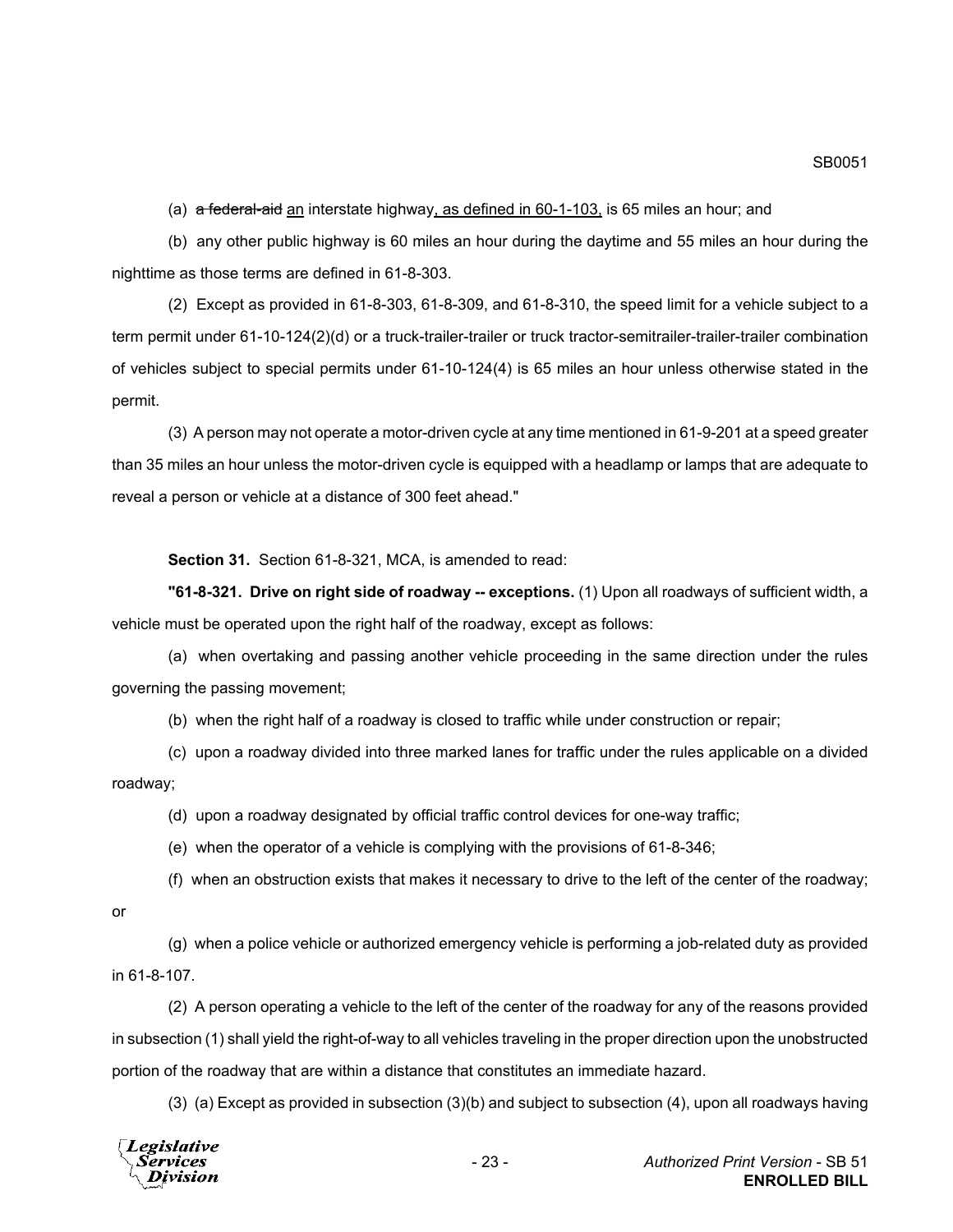SB0051

two or more lanes for traffic moving in the same direction, a vehicle must be driven in the right-hand lane.

(b) A vehicle being operated upon a roadway having two or more lanes for traffic moving in the same direction is not required to be driven in the right-hand lane when:

(i) overtaking and passing another vehicle proceeding in the same direction;

(ii) traveling at a speed greater than the traffic flow;

(iii) moving left to allow traffic to merge;

(iv) traveling on a roadway within the official boundaries of a city or town, except as provided in subsection (4);

(v) preparing for a left turn at an intersection or into a private road or driveway when a left turn is legally permitted;

(vi) exiting onto a left-hand exit from a controlled-access highway;

(vii) an obstruction or hazardous conditions make it necessary to drive in a lane other than the right-hand lane;

(viii) road or vehicle conditions make it safer to drive in a lane other than the right-hand lane; or

(ix) authorized snow-removal equipment is operating on the roadway.

(4) When traveling upon an interstate highway, as defined in  $60-5-102$  60-1-103, within the official boundaries of a city or town, a vehicle must be driven in the right-hand lane unless otherwise directed or permitted by an official traffic control device."

**Section 32.** Section 61-8-355, MCA, is amended to read:

**"61-8-355. Additional parking regulations.** (1) Except as otherwise provided in this section, a vehicle that is stopped or parked upon on a two-way roadway must be stopped or parked with the right-hand wheels of the vehicle parallel to and within 18 inches of the right-hand curb or as close as practicable to the right edge of the right-hand shoulder.

(2) Except when otherwise provided by the authority having jurisdiction, a vehicle that is stopped or parked upon on a one-way roadway must be stopped or parked parallel to the curb or edge of the roadway in the direction of authorized traffic movement, with its right-hand wheels within 18 inches of the right-hand curb or as close as practicable to the right edge of the right-hand shoulder or with its left-hand wheels within 18 inches of the left-hand curb or as close as practicable to the left edge of the left-hand shoulder.

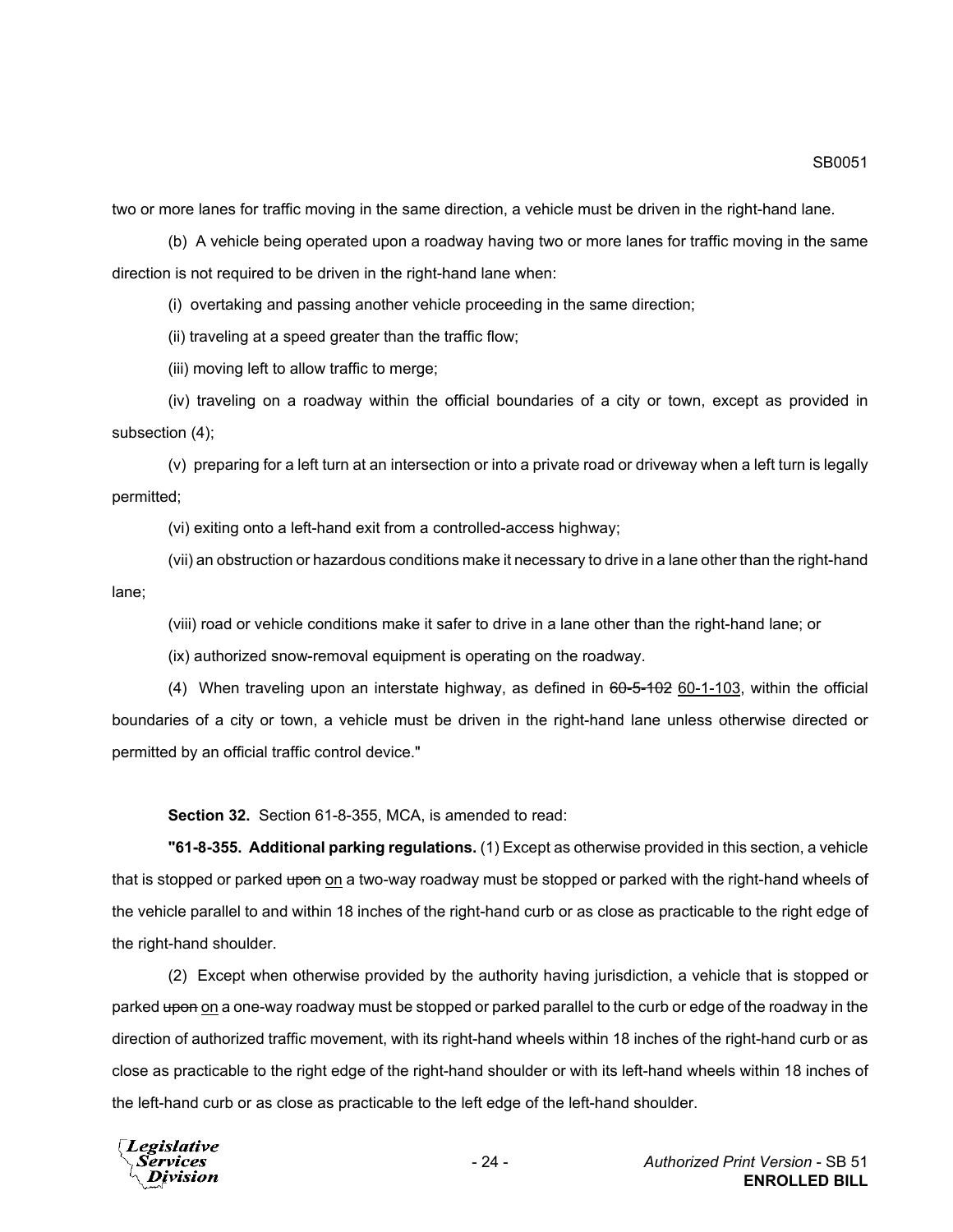(3) A local authority may by ordinance permit angle parking on a roadway, except that angle parking may not be permitted on any federal-aid commission-designated highway system or state highway, as defined in 60-1-103, unless the department of transportation determines that the roadway is of sufficient width to permit angle parking without interfering with the free movement of traffic.

(4) The authority having jurisdiction may place official traffic control devices prohibiting or restricting the stopping, standing, or parking of vehicles on a highway where in its judgment this stopping, standing, or parking is dangerous to those using the highway or where the stopping, standing, or parking of vehicles would unduly interfere with the free movement of traffic."

**Section 33.** Section 61-9-101, MCA, is amended to read:

**"61-9-101. Application -- exceptions.** (1) The provisions of this chapter relating to the operation of vehicles refer exclusively to the operation of vehicles upon highways except as provided in subsection (4) or where a different place is specifically referred to in a given section.

(2) The operation of motor vehicles directly across the public roads and highways of this state, especially as required in the transportation of natural resource products, including agricultural products and livestock, may not be considered to be the operation of the vehicles on the public roads and highways of this state. The crossings must be adequately marked with warning signs or devices relating to stopping before entry and to restoration of any damage, as may reasonably be prescribed by the state or local agency in control of safety of operation of the public highway involved.

(3) If a provision of this chapter conflicts with federal laws or regulations governing motor vehicle equipment standards, the applicable federal law or regulation supersedes.

(4) (a) Except as provided in subsection  $(4)(b)$  and subject to subsection  $(4)(c)$ , the provisions of this chapter apply to the operation and equipping of a motorcycle or quadricycle only when the motorcycle or quadricycle is being operated on a paved highway. A person operating a motorcycle or quadricycle on an unpaved highway shall operate the motorcycle or quadricycle in a reasonable and prudent manner.

(b) Except as provided in subsection (4)(c), the requirements of 61-9-417 and 61-9-418(2)(c) apply to the operation of a motorcycle or quadricycle at all times specified in those sections.

(c) The provisions of this chapter do not apply to the operation and equipping of a quadricycle that is being operated for agricultural purposes on an unpaved highway or on a paved highway that is not part of the

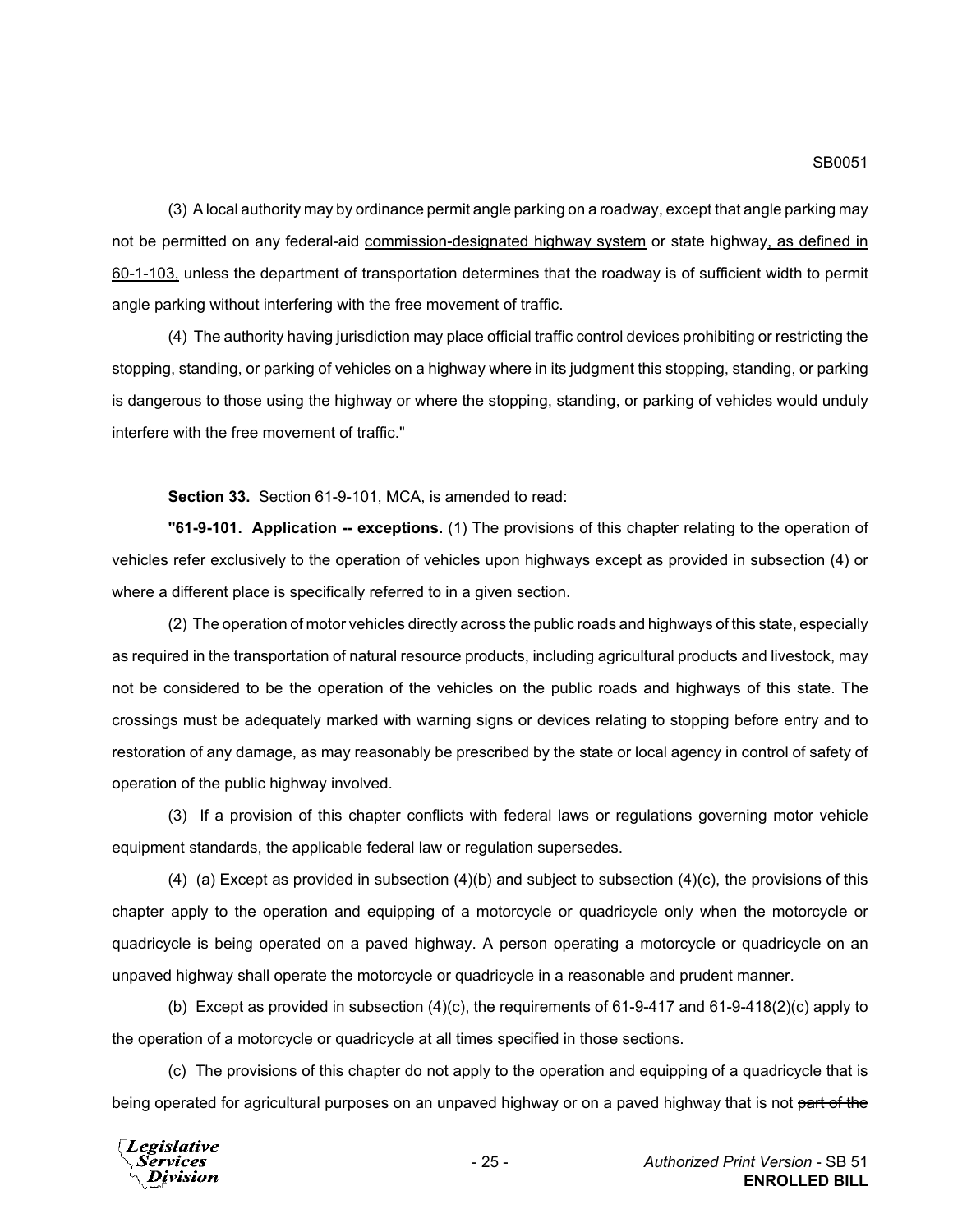federal-aid an interstate system highway as defined in 60-1-103."

**Section 34.** Section 61-9-109, MCA, is amended to read:

**"61-9-109. Driving vehicle in unsafe condition prohibited -- applicability of chapter.** (1) It is a misdemeanor for a person to drive or permit to be driven on a highway a vehicle or combination of vehicles that:

(a) is in such unsafe condition as to endanger a person;

(b) is not equipped with lamps and other equipment as required in this chapter; or

(c) is equipped in a manner in violation of this chapter.

(2) It is a misdemeanor for a person to perform an act forbidden or fail to perform an act required under this chapter.

(3) The use of additional parts and accessories on a vehicle not inconsistent with the provisions of this chapter is not prohibited.

(4) The provisions of this chapter do not apply to implements of husbandry, road machinery, road rollers, or farm tractors except as made applicable in this chapter.

(5) All lamps and equipment required by this chapter must be maintained in proper working order and adjustment at all times.

(6) (a) Except as provided in subsection  $(6)(b)$  and subject to subsection  $(6)(c)$ , the provisions of this chapter apply to the operation of a motorcycle or quadricycle only when the motorcycle or quadricycle is being operated on a paved highway. A person operating a motorcycle or quadricycle on an unpaved highway shall operate the motorcycle or quadricycle in a reasonable and prudent manner.

(b) Except as provided in subsection (6)(c), the requirements of 61-9-417 and 61-9-418(2)(c) apply to the operation of a motorcycle or quadricycle at all times specified in those sections.

(c) The provisions of this chapter do not apply to the operation and equipping of a quadricycle that is being operated for agricultural purposes on an unpaved highway or on a paved highway that is not part of the federal-aid an interstate system highway as defined in 60-1-103."

**Section 35.** Section 61-10-124, MCA, is amended to read:

**"61-10-124. (Temporary) Special permits -- fees.** (1) Except as provided in subsections (2)(d) and (4), in addition to the regular registration and gross vehicle weight fees, a fee of \$10 for each trip permit and a fee

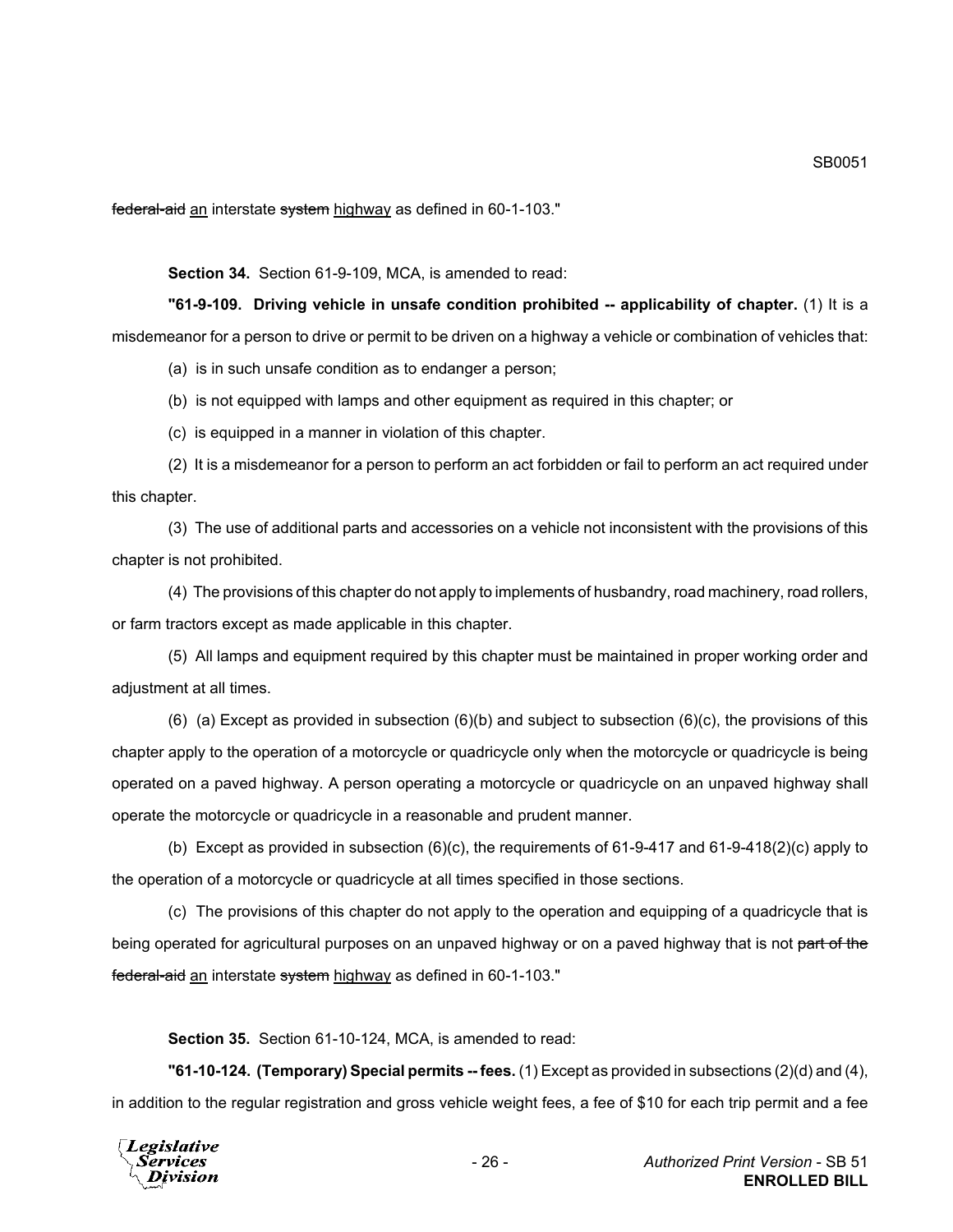of \$75 for each term permit issued for size in excess of that specified in 61-10-101 through 61-10-104 must be paid for all movements under special permits on the public highways under the jurisdiction of the department of transportation.

(2) (a) Except as provided in subsections  $(2)(b)$ ,  $(2)(d)$ ,  $(2)(f)$ ,  $(2)(h)$ ,  $(4)$ , and  $(5)$ , term or blanket permits may not be issued for an overwidth vehicle, combination of vehicles, load, or other thing in excess of 15 feet; an overlength vehicle, combination of vehicles, load, object, or other thing in excess of 95 feet; or an overheight vehicle, combination of vehicles, load, or other thing in excess of 14 feet or of a limit determined by the department. A vehicle, combination of vehicles, load, or other thing in excess of these dimensions is limited to trip permits. Except as provided in subsection (2)(g), a Rocky Mountain double may not exceed 81 feet in combined trailer length. A Rocky Mountain double is not subject to a combination length limit. Special permits for vehicle combinations of more than two trailers or more than two units designed for or used to carry a load are not permitted except as provided in subsections (4) and (5). Special permits for vehicle combinations may specify and special permits under subsections (4) and (5) must specify highway routing and otherwise limit or prescribe conditions of operation of the vehicle or combination, including but not limited to required equipment, speed, stability, operational procedures, and insurance.

(b) A term permit may be issued to a dealer in implements of husbandry and self-propelled machinery for an overwidth or overlength vehicle referred to in subsection (2)(a). This permit expires on December 31 of each year, with no grace period.

(c) With payment of the appropriate gross weight fees required by 61-10-201 and with payment of the fee prescribed in subsection (1), allowable gross weight of a five-axle combination logging vehicle is 80,000 pounds.

(d) A term permit may be issued for any combination of vehicles that exceeds 95 feet in length but does not exceed 100 feet in combination length, except a truck-trailer-trailer or a truck tractor-semitrailer-trailer-trailer combination, for travel only on highways that are part of the federal-aid interstate system highways, as defined in 60-1-103, or on other highways within a 2-mile radius of an interstate highway interchange on the interstate system in order to obtain necessary services or to load or unload at a terminal. When a terminal is beyond a 2-mile radius, the department may authorize travel between the terminal and the interchange. The fee for this permit is \$125.

(e) A term permit may be issued for a truck tractor-semitrailer combination when the semitrailer exceeds

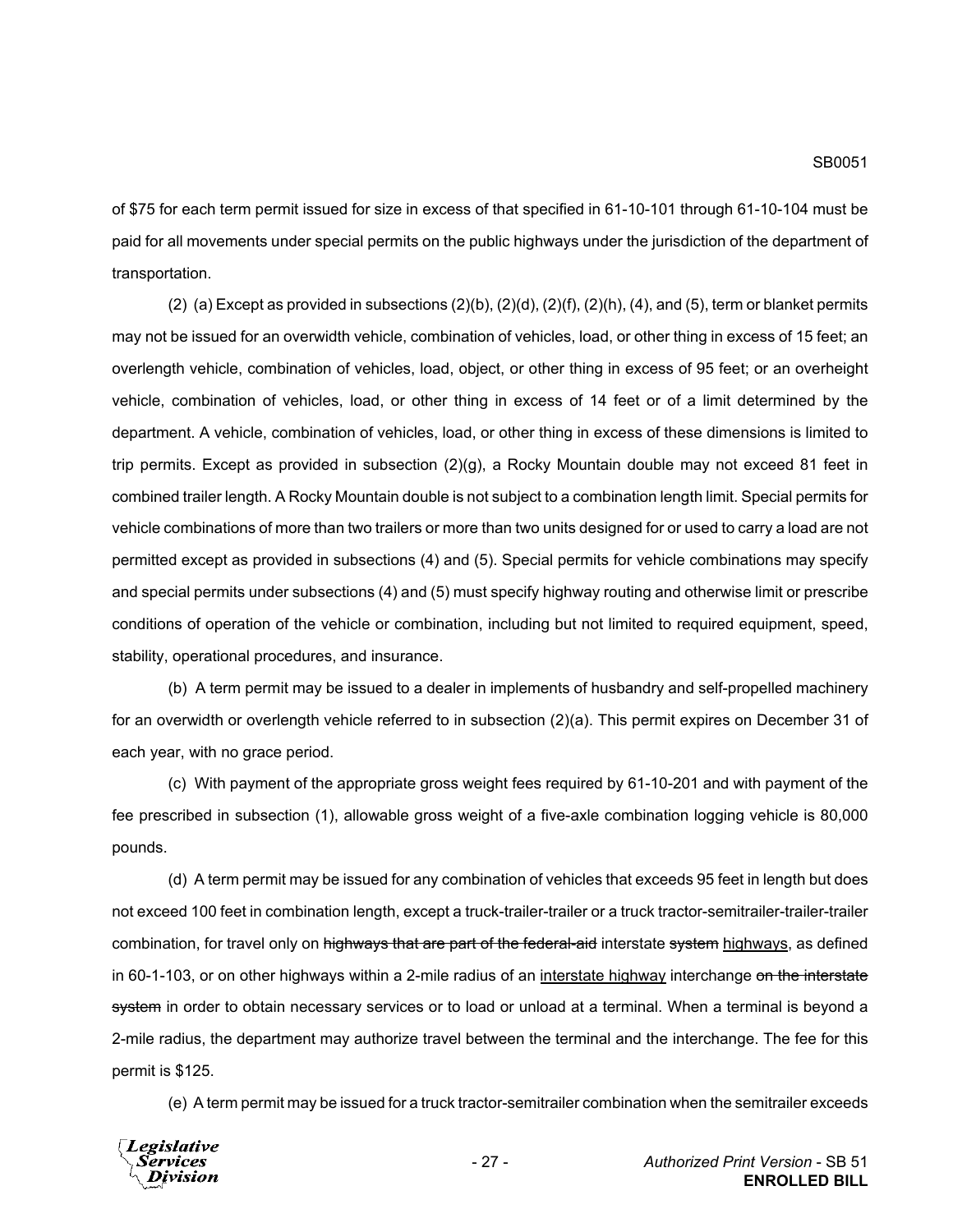53 feet in length but does not exceed 57 feet in length.

(f) (i) An annual permit may be issued for nondivisible loads up to 120 feet in length. The fee for this permit is \$125.

(ii) Portions of a nondivisible load hauled on a public road off of the interstate highway may be detached and reloaded on the same hauling unit if the separate pieces are necessary to the operation of the machine or equipment that is being hauled and if the arrangement does not exceed limits for which a permit may be issued.

(iii) An applicant for a nondivisible load permit for use as provided in subsection (6)(b) is responsible for providing information regarding the number of work hours required to dismantle the load.

 $(iv)$  For use as provided in subsection  $(6)(b)$  and for the purposes of this section, emergency response vehicles and casks designed and used for the transport of spent nuclear materials are considered nondivisible loads.

(g) A Rocky Mountain double carrying baled hay may not exceed 88 feet of combined trailer length.

(h) A term permit may be issued for an overlength vehicle moving a mobile home or a manufactured home, as defined in 15-24-201, when the vehicle does not exceed 110 feet in length or 16 feet in width.

(3) Except as provided in subsection (2)(b), a permit may not be issued for a period of time greater than the period for which the GVW license is valid as provided in this title, including grace periods allowed by this title. Owners of vehicles licensed in other jurisdictions may, at the discretion of the department of transportation, purchase permits to expire with their registration. A license required by the state governs the issuance of a special permit.

(4) The department may issue special permits to the operating company for a truck-trailer-trailer or truck tractor-semitrailer-trailer-trailer combination of vehicles under the following conditions:

(a) the combination may be operated only on highways that are part of the federal-aid interstate system highways, as defined in 60-1-103, and on other highways within a 2-mile radius of an interstate highway interchange on the interstate system on other highways only in order to obtain necessary services or to load or unload at a terminal. When a terminal is beyond a 2-mile radius, the department may authorize travel between the terminal and the interchange.

(b) a combination of vehicles powered by a cab-over or tilt-cab truck tractor or a truck may not exceed an overall length of 105 feet, inclusive of front and rear bumpers and overhang;

(c) a combination of vehicles powered by a conventional truck tractor may not exceed an overall length



- 28 - *Authorized Print Version* - SB 51 **ENROLLED BILL**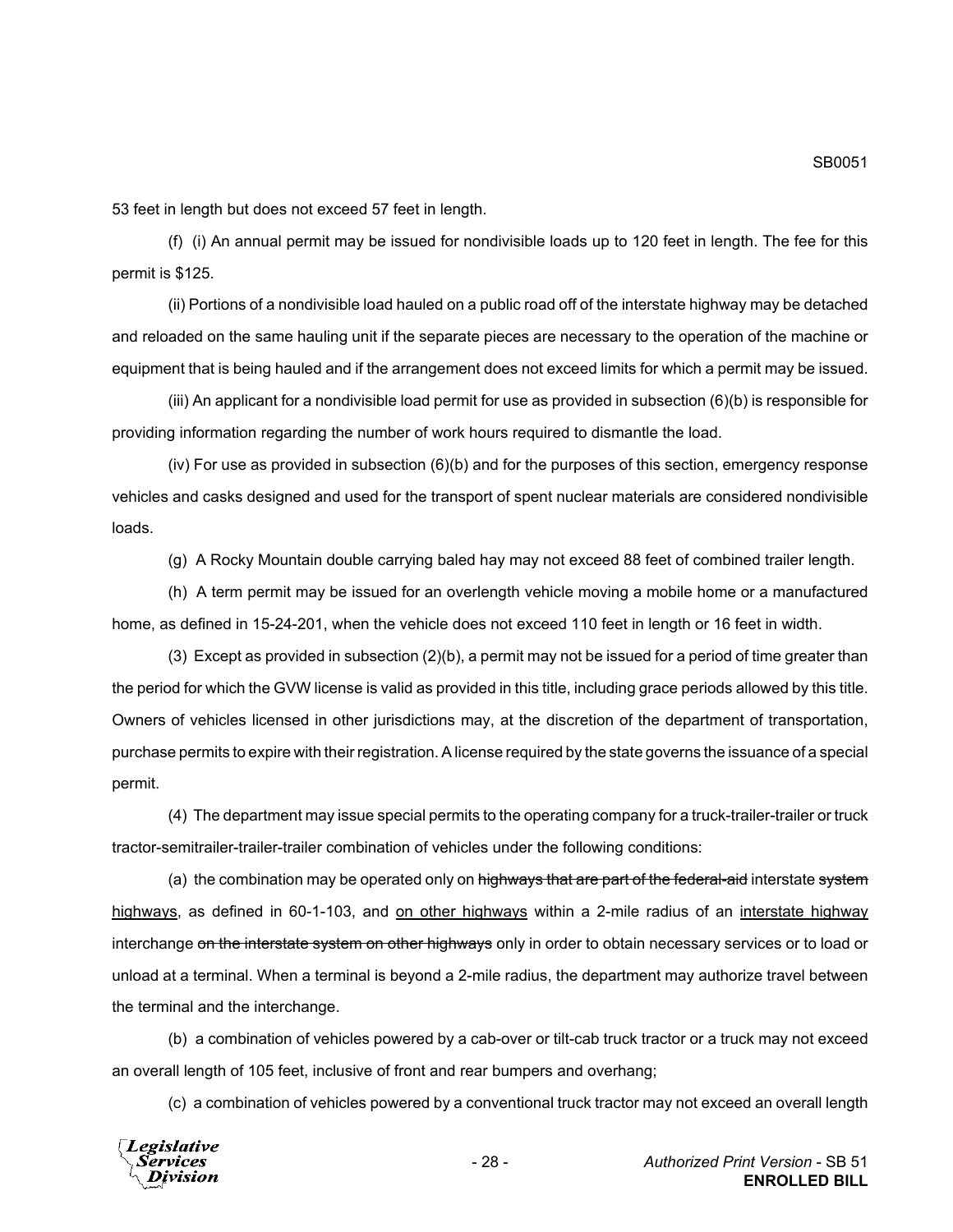of 110 feet, inclusive of the front and rear bumpers and overhang;

(d) an individual cargo unit of the combination may not exceed 28 1/2 feet in length and 102 inches in width;

(e) gross weight fees under 61-10-201 must be paid on the truck or truck tractor for the declared registered gross weight of the special vehicle combination, but not to exceed the formula in 61-10-107;

(f) the combination must have a special overlength permit issued at a fee of \$200 for a term permit or \$20 for each trip permit;

(g) travel of the combination may be restricted to specific routes, hours of operation, specific days, or seasonal periods; and

(h) the department may enforce any other restrictions determined by the department to be necessary. The permit is not transferable, and the fee for the permit is \$200.

(5) The department of transportation may issue special permits under subsection (4) for vehicle combinations that consist of a truck-trailer-trailer if:

(a) the vehicle combination's overall length, inclusive of front and rear bumpers, is not more than 95 feet; and

(b) the person, firm, or corporation applying for the permit:

(i) restricts truck-trailer-trailer operations authorized by the permit to the hauling of talc ore, chlorite, dolomite, limestone, and custom combine equipment;

(ii) operated the truck-trailer-trailer combination before July 1, 1987;

(iii) restricts the truck-trailer-trailer operations authorized by the permit to the specified routes that those vehicles used before July 1, 1987; and

(iv) provides the department of transportation with an affidavit confirming the routes used before July 1, 1987, for truck-trailer-trailer operations.

(6) For the purposes of this section, a "nondivisible load" is:

(a) on public roads off of interstate highways, a load that cannot be readily or reasonably dismantled and that is reduced to a minimum practical size and weight;

(b) on interstate highways, a load or vehicle exceeding applicable length or weight limits that, if separated into smaller loads or vehicles, would:

(i) compromise the intended use of the vehicle;

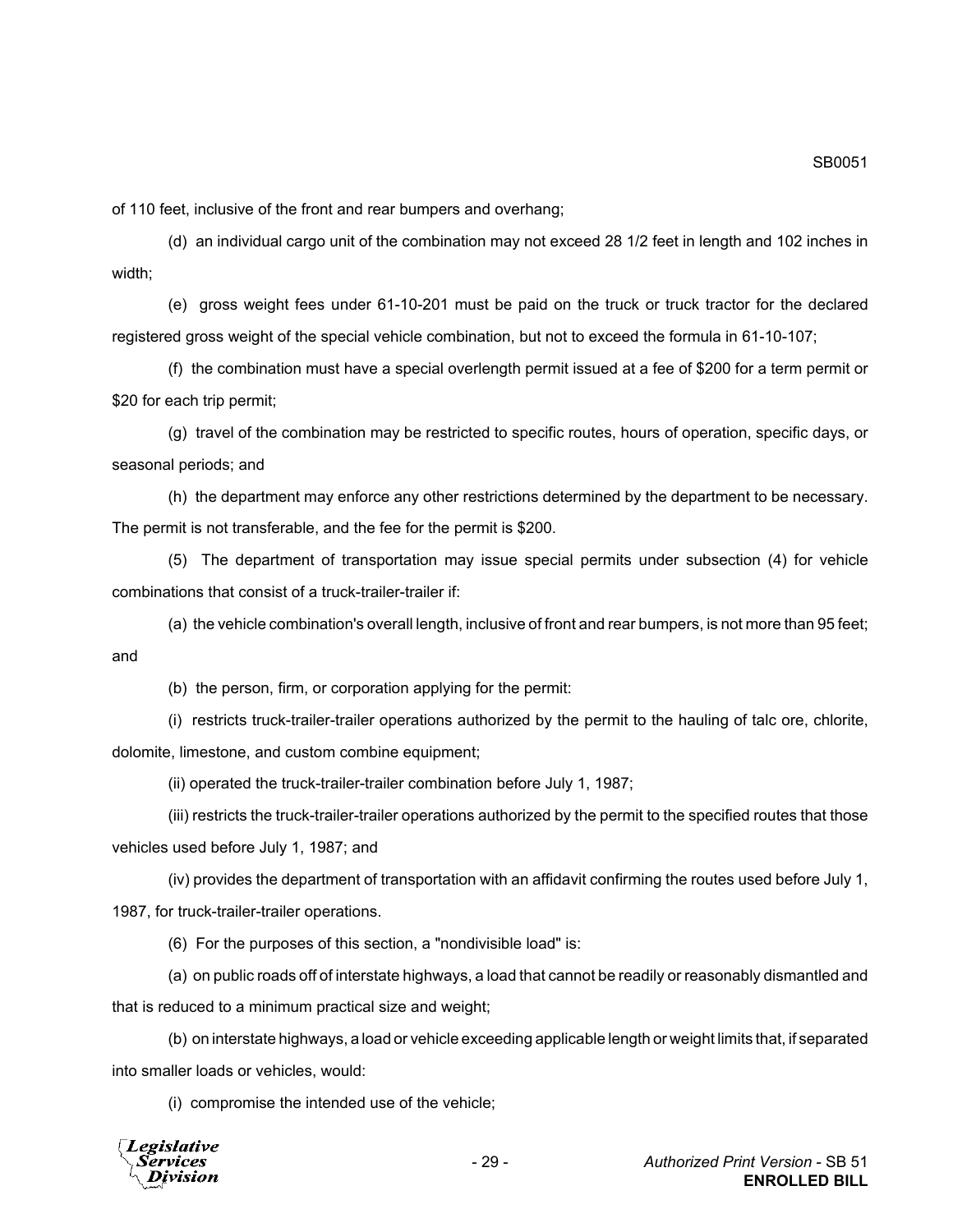(ii) destroy the value of the load or vehicle; or

(iii) require more than 8 work hours to dismantle using appropriate equipment. (Void on occurrence of contingency--sec. 2, Ch. 285, L. 2003.)

**61-10-124. (Effective on occurrence of contingency) Special permits -- fees.** (1) Except as provided in subsections (2)(d) and (4), in addition to the regular registration and gross vehicle weight fees, a fee of \$10 for each trip permit and a fee of \$75 for each term permit issued for size in excess of that specified in 61-10-101 through 61-10-104 must be paid for all movements under special permits on the public highways under the jurisdiction of the department of transportation.

(2) (a) Except as provided in subsections  $(2)(b)$ ,  $(2)(d)$ ,  $(2)(f)$ ,  $(2)(g)$ ,  $(4)$ , and  $(5)$ , term or blanket permits may not be issued for an overwidth vehicle, combination of vehicles, load, or other thing in excess of 15 feet; an overlength vehicle, combination of vehicles, load, object, or other thing in excess of 95 feet; or an overheight vehicle, combination of vehicles, load, or other thing in excess of 14 feet or of a limit determined by the department. A vehicle, combination of vehicles, load, or other thing in excess of these dimensions is limited to trip permits. A Rocky Mountain double may not exceed 81 feet in combined trailer length. A Rocky Mountain double is not subject to a combination length limit. Special permits for vehicle combinations of more than two trailers or more than two units designed for or used to carry a load are not permitted except as provided in subsections (4) and (5). Special permits for vehicle combinations may specify and special permits under subsections (4) and (5) must specify highway routing and otherwise limit or prescribe conditions of operation of the vehicle or combination, including but not limited to required equipment, speed, stability, operational procedures, and insurance.

(b) A term permit may be issued to a dealer in implements of husbandry and self-propelled machinery for an overwidth or overlength vehicle referred to in subsection (2)(a). This permit expires on December 31 of each year, with no grace period.

(c) With payment of the appropriate gross weight fees required by 61-10-201 and with payment of the fee prescribed in subsection (1), allowable gross weight of a five-axle combination logging vehicle is 80,000 pounds.

(d) A term permit may be issued for any combination of vehicles that exceeds 95 feet in length but does not exceed 100 feet in combination length, except a truck-trailer-trailer or a truck tractor-semitrailer-trailer-trailer combination, for travel only on highways that are part of the federal-aid interstate system highways, as defined

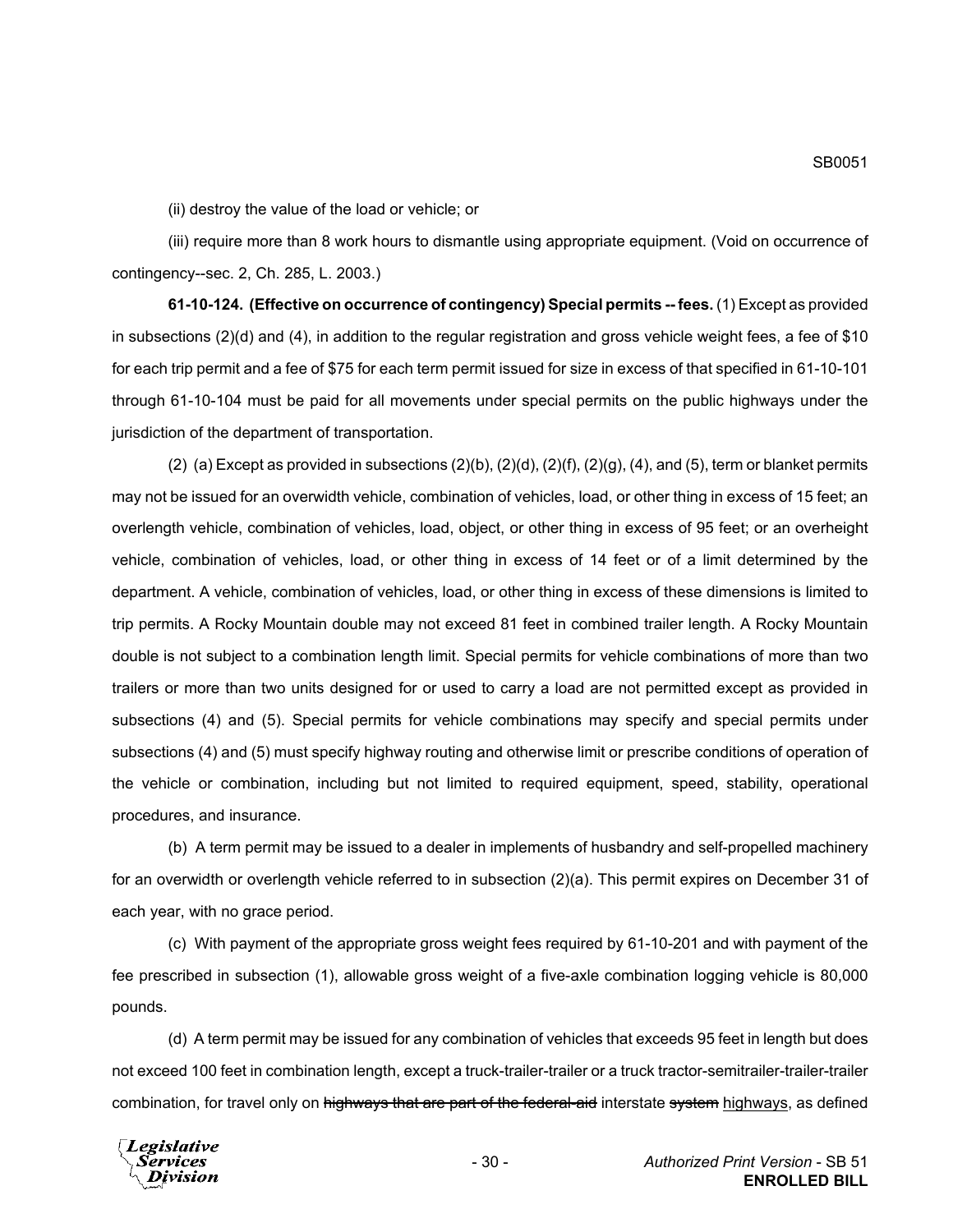in 60-1-103, or on other highways within a 2-mile radius of an interstate highway interchange on the interstate system in order to obtain necessary services or to load or unload at a terminal. When a terminal is beyond a 2-mile radius, the department may authorize travel between the terminal and the interchange. The fee for this permit is \$125.

(e) A term permit may be issued for a truck tractor-semitrailer combination when the semitrailer exceeds 53 feet in length but does not exceed 57 feet in length.

(f) (i) An annual permit may be issued for nondivisible loads up to 120 feet in length. The fee for this permit is \$125.

(ii) Portions of a nondivisible load hauled on a public road off of the interstate highway may be detached and reloaded on the same hauling unit if the separate pieces are necessary to the operation of the machine or equipment that is being hauled and if the arrangement does not exceed limits for which a permit may be issued.

(iii) An applicant for a nondivisible load permit for use as provided in subsection (6)(b) is responsible for providing information regarding the number of work hours required to dismantle the load.

(iv) For use as provided in subsection (6)(b) and for the purposes of this section, emergency response vehicles and casks designed and used for the transport of spent nuclear materials are considered nondivisible loads.

(g) A term permit may be issued for an overlength vehicle moving a mobile home or a manufactured home, as defined in 15-24-201, when the vehicle does not exceed 110 feet in length or 16 feet in width.

(3) Except as provided in subsection (2)(b), a permit may not be issued for a period of time greater than the period for which the GVW license is valid as provided in this title, including grace periods allowed by this title. Owners of vehicles licensed in other jurisdictions may, at the discretion of the department of transportation, purchase permits to expire with their registration. A license required by the state governs the issuance of a special permit.

(4) The department may issue special permits to the operating company for a truck-trailer-trailer or truck tractor-semitrailer-trailer-trailer combination of vehicles under the following conditions:

(a) the combination may be operated only on highways that are part of the federal-aid interstate system highways, as defined in 60-1-103, and on other highways within a 2-mile radius of an interstate highway interchange on the interstate system on other highways only in order to obtain necessary services or to load or unload at a terminal. When a terminal is beyond a 2-mile radius, the department may authorize travel between

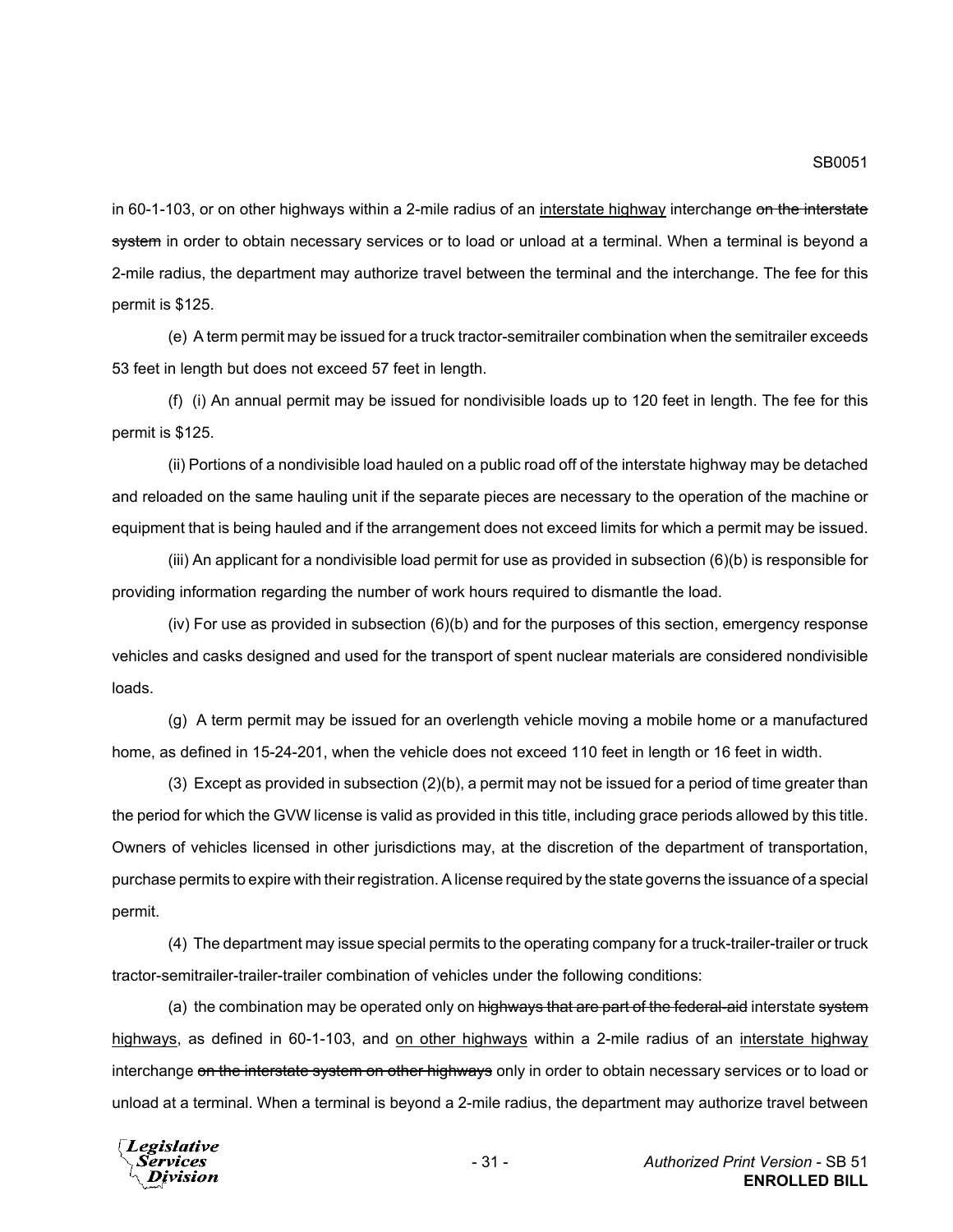the terminal and the interchange.

(b) a combination of vehicles powered by a cab-over or tilt-cab truck tractor or a truck may not exceed an overall length of 105 feet, inclusive of front and rear bumpers and overhang;

(c) a combination of vehicles powered by a conventional truck tractor may not exceed an overall length of 110 feet, inclusive of the front and rear bumpers and overhang;

(d) an individual cargo unit of the combination may not exceed 28 1/2 feet in length and 102 inches in width;

(e) gross weight fees under 61-10-201 must be paid on the truck or truck tractor for the declared registered gross weight of the special vehicle combination, but not to exceed the formula in 61-10-107;

(f) the combination must have a special overlength permit issued at a fee of \$200 for a term permit or \$20 for each trip permit;

(g) travel of the combination may be restricted to specific routes, hours of operation, specific days, or seasonal periods; and

(h) the department may enforce any other restrictions determined by the department to be necessary. The permit is not transferable, and the fee for the permit is \$200.

(5) The department of transportation may issue special permits under subsection (4) for vehicle combinations that consist of a truck-trailer-trailer if:

(a) the vehicle combination's overall length, inclusive of front and rear bumpers, is not more than 95 feet; and

(b) the person, firm, or corporation applying for the permit:

(i) restricts truck-trailer-trailer operations authorized by the permit to the hauling of talc ore, chlorite, dolomite, limestone, and custom combine equipment;

(ii) operated the truck-trailer-trailer combination before July 1, 1987;

(iii) restricts the truck-trailer-trailer operations authorized by the permit to the specified routes that those vehicles used before July 1, 1987; and

(iv) provides the department of transportation with an affidavit confirming the routes used before July 1, 1987, for truck-trailer-trailer operations.

(6) For the purposes of this section, a "nondivisible load" is:

(a) on public roads off of interstate highways, a load that cannot be readily or reasonably dismantled and



SB0051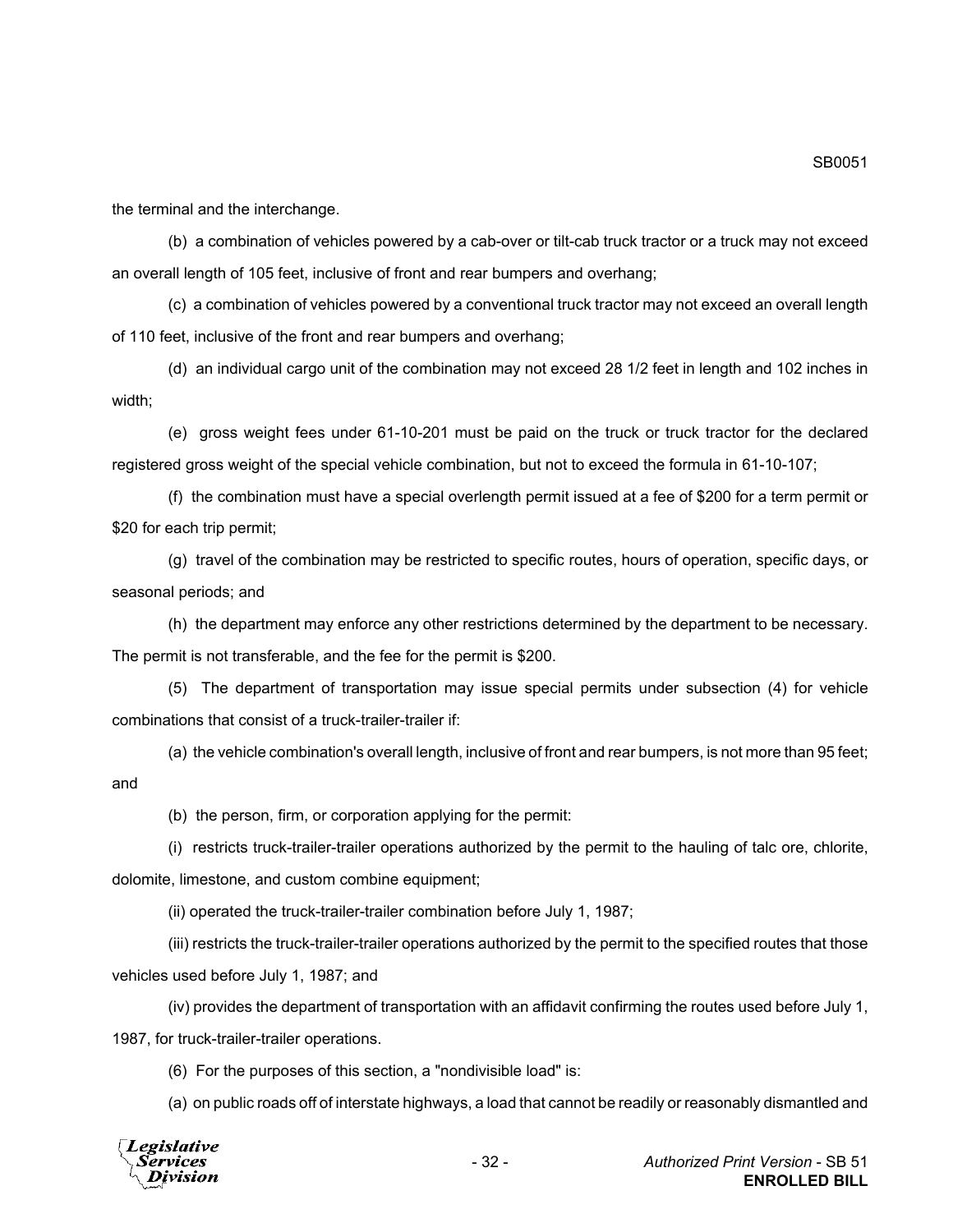that is reduced to a minimum practical size and weight;

(b) on interstate highways, a load or vehicle exceeding applicable length or weight limits that, if separated into smaller loads or vehicles, would:

(i) compromise the intended use of the vehicle;

(ii) destroy the value of the load or vehicle; or

(iii) require more than 8 work hours to dismantle using appropriate equipment."

**Section 36.** Section 61-10-130, MCA, is amended to read:

# **"61-10-130. Custom combiner's special permit -- fee -- collection -- distribution -- not transferable.** (1) In lieu of the taxes required by 15-24-301 and in lieu of motor vehicle license fees, gross vehicle weight fees, and overwidth, overlength, and overheight permits provided for in Title 61, a nonresident engaged in the business

of custom combining who brings equipment into the state may pay a special permit fee of \$40 for each unit. A unit includes:

- (a) one truck suitable for hauling grain;
- (b) one header trailer or one combine trailer; and

(c) pickup trucks and all other equipment, except combines, used by a nonresident and brought into the state as part of the nonresident's business of custom combining.

(2) In lieu of gross vehicle weight fees and overwidth, overlength, and overheight permits, Montana residents engaged in the business of custom combining may pay the annual farm gross vehicle weight fees and a special permit fee of \$20 for each unit. A unit includes:

(a) one truck suitable for hauling grain;

- (b) one header trailer or one combine trailer; and
- (c) pickup trucks used by the resident in the resident's business of custom combining.

(3) When used to transport agricultural products, a truck authorized to be used under a custom combiner's special permit may be operated only within a 100-mile radius from the harvested field to the point of first unloading. The truck may not haul agricultural products from one commercial elevator to another commercial elevator. The truck may be operated on any highway, except a highway that is part of the federal-aid an interstate system highway, as defined in 60-1-103, without incurring excess weight penalties under 61-10-145 if the total gross weight of the truck does not exceed allowable weight limitations by more than 20% for each axle and the

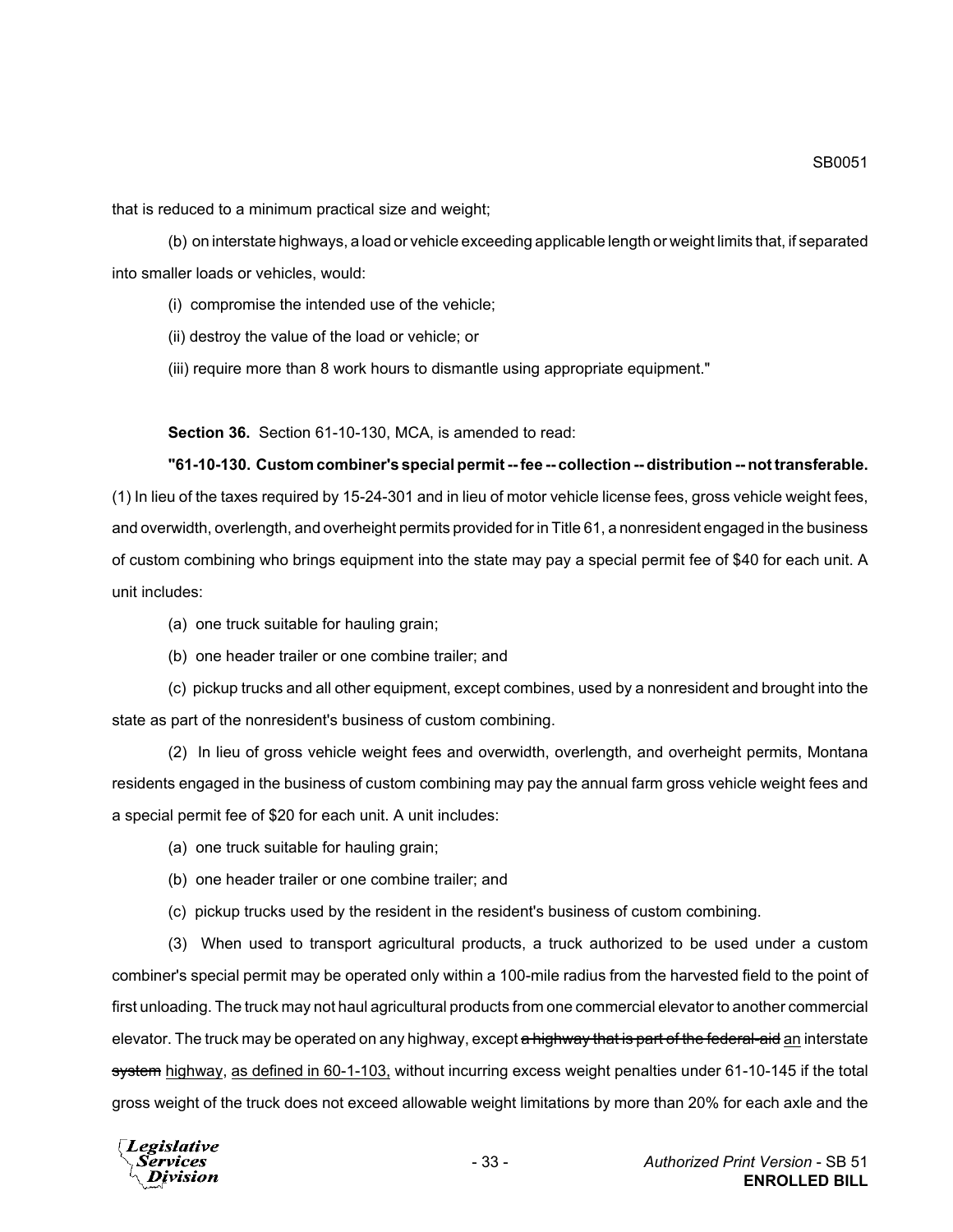maximum load for each inch of tire width does not exceed 670 pounds. A trip permit is not required. If the truck exceeds the tolerance provided under this subsection, the fine or penalty imposed applies to all weight over the legal limit allowed by 61-10-107.

(4) A combine trailer authorized to be used under subsection (1)(b) or (2)(b) may be operated under the same limitations, except that the 100-mile limitation does not apply and the combine trailer may be used upon any highway of the state, including a highway that is part of the federal-aid an interstate system highway, as defined in 60-1-103. If the combine trailer exceeds the tolerance provided under subsection (3), the fine or penalty imposed applies to all weight over the legal limit allowed by 61-10-107.

(5) The fee required by this section must be collected by the department of transportation. Upon payment of the fee, the department of transportation shall provide an identifying device to be displayed on each truck, header trailer, or combine trailer and other equipment used by the nonresident or resident in the person's business of custom combining in the state. The device is valid for the calendar year in which the fee is collected.

(6) All fees collected under this section must be distributed not later than January 31 immediately following the period of licensure as follows:

(a) 62 1/2% to the state general fund; and

(b) 37 1/2% to the state special revenue fund for the department of transportation.

(7) The identifying devices and fee paid for each unit are not transferable from one vehicle to another or transferable on the sale or change of ownership.

(8) The department of transportation may adopt rules, as provided in Title 2, chapter 4, to implement the provisions of this section."

**Section 37.** Section 61-10-144, MCA, is amended to read:

**"61-10-144. Violation of standards -- tolerance.** (1) It is a misdemeanor for a person, firm, or corporation to violate any provision of 61-10-101 through 61-10-104 and 61-10-106 through 61-10-110.

(2) The operator of a vehicle or combination of vehicles may move over the highways to the first open stationary scale or portable scale on an engineered site, as defined in 61-10-141(4), without incurring the excess weight penalties set forth in 61-10-145 if the total gross weight of the vehicle or combination of vehicles does not exceed allowable total gross weight limitations by more than 10% and if the weight carried by any axle or combination of axles does not exceed the allowable axle weight limitations by more than 10%. If the vehicle or

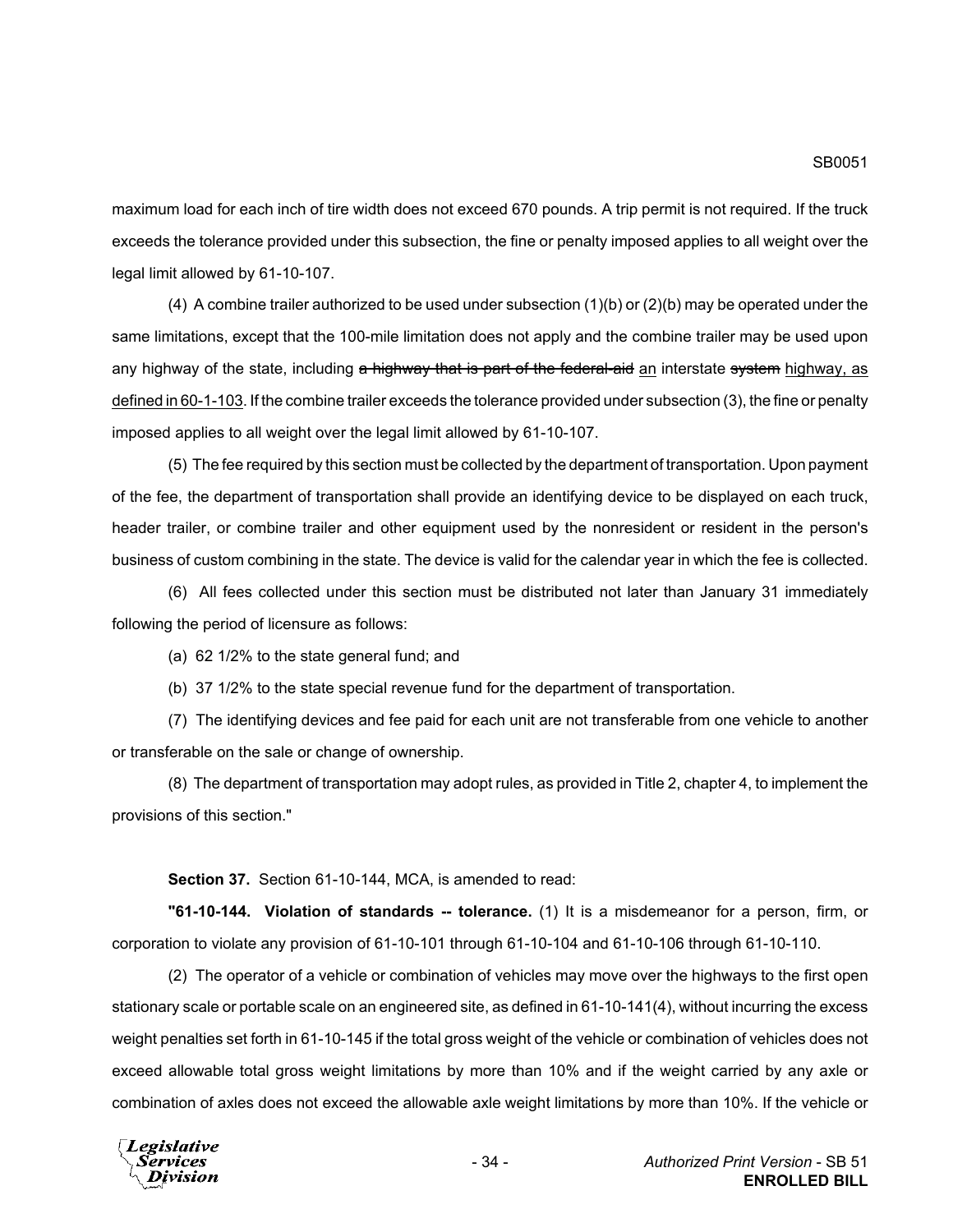combination of vehicles is not in excess of the allowable total gross or axle weight limitations by more than 10%, the department may issue a single trip permit for the fee of \$10, allowing the vehicle or combination of vehicles to move over the highways to the first facility where its load can be safely adjusted or to its destination. Violations of total gross or axle weight limitations in excess of 10% are subject to the fines provided in 61-10-145, and all loads in excess of 10% of the total gross or axle weight limitations:

(a) may be required to be adjusted or reduced to conform to the size and weight limitations before the vehicle or combination of vehicles is moved from the point of weighing; or

(b) may be issued a permit as authorized by 61-10-141.

(3) Farm vehicles transporting agricultural products from a harvesting combine or other harvesting machinery may be operated on any highway, except a highway that is part of the federal-aid an interstate system highway, as defined in 60-1-103, within a 100-mile radius of the harvested field to the point of first unloading without incurring excess weight penalties under 61-10-145 if the total gross weight of the farm vehicle or combination of vehicles does not exceed allowable weight limitations by more than 20% for each axle and the maximum load for each inch of tire width does not exceed 670 pounds. A single trip permit, as required in subsection (2), is not applicable to the farm vehicle or combination of vehicles. When a farm vehicle or combination of vehicles violates any of the provisions of this subsection, the fine or penalty imposed applies to that portion of the load above the legal limit."

**Section 38.** Section 90-6-210, MCA, is amended to read:

**"90-6-210. Coal area highway reconstruction program.** (1) The department of transportation, within the area designated as the eastern Montana coal field economic growth center as certified to the secretary of transportation by the governor under 23 U.S.C. 143, shall prepare a special construction program for the reconstruction of deficient sections of these highways in consultation with the governing bodies of the counties in the area.

(2) The department of transportation shall expedite the planning and reconstruction program for projects on the designated portions within this area by using funds allocated under this section and any federal funds that may be made available to match those funds. Until federal funds are made available to match the funds allocated under this section, the department of transportation may, upon approval of the Montana state transportation commission, expend funds for planning and reconstruction projects with or without assurance from the federal

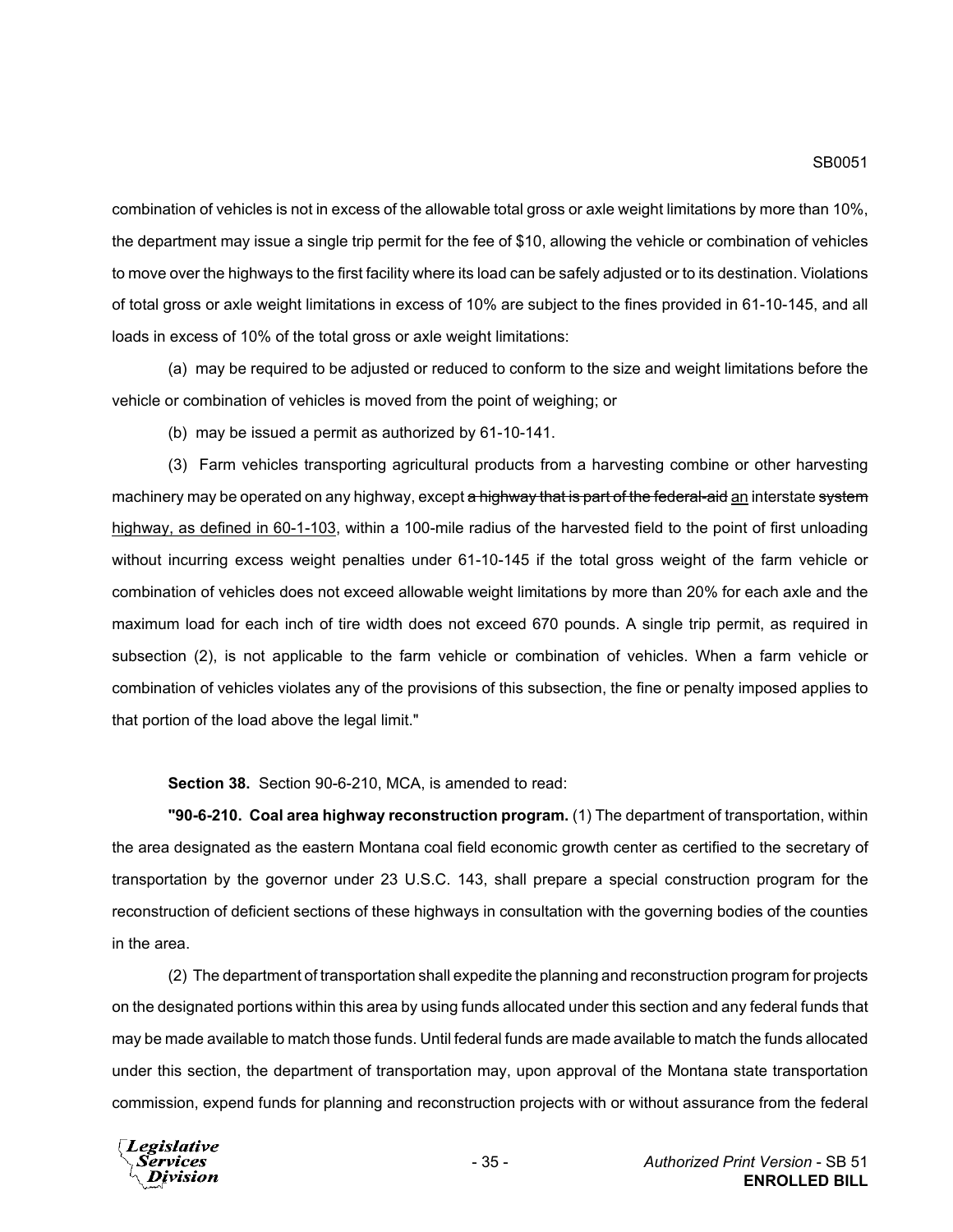government that unmatched state expenditures will be retroactively recognized for matching purposes.

(3) Funds allocated under this section may not be used to match apportionments made for primary and secondary highways under the Federal-Aid Highway Acts highway systems, as those terms are defined in 60-1-103; however, this section may not be construed to prohibit the implementation of projects otherwise funded by apportionments made under the Federal-Aid Highway Acts 60-3-205 or 60-3-206. In addition, planning and reconstruction projects may be financed in whole or in part by public and private funds provided that the projects conform to the applicable standards, regulations, and procedures of the department of transportation and the federal highway administration."

**Section 39. Repealer.** The following sections of the Montana Code Annotated are repealed:

- 60-2-125. Definitions.
- 61-10-143. Confiscation -- action by commission.

**Section 40. Effective date.** [This act] is effective October 1, 2019.

- END -

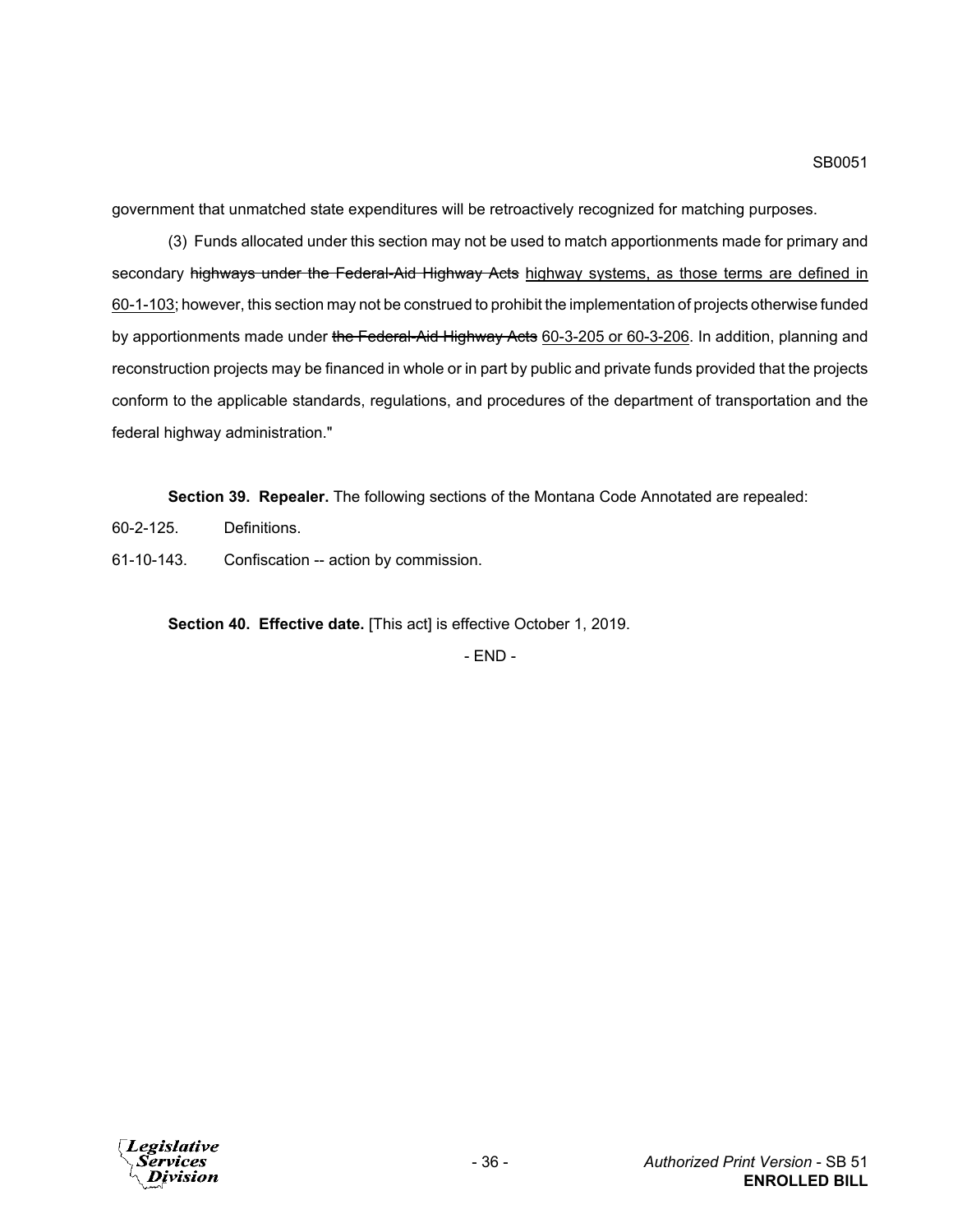I hereby certify that the within bill, SB 0051, originated in the Senate.

### President of the Senate

| Signed this | day     |
|-------------|---------|
| of          | , 2019. |

Secretary of the Senate

Speaker of the House

| Signed this | dav     |
|-------------|---------|
| оf          | , 2019. |